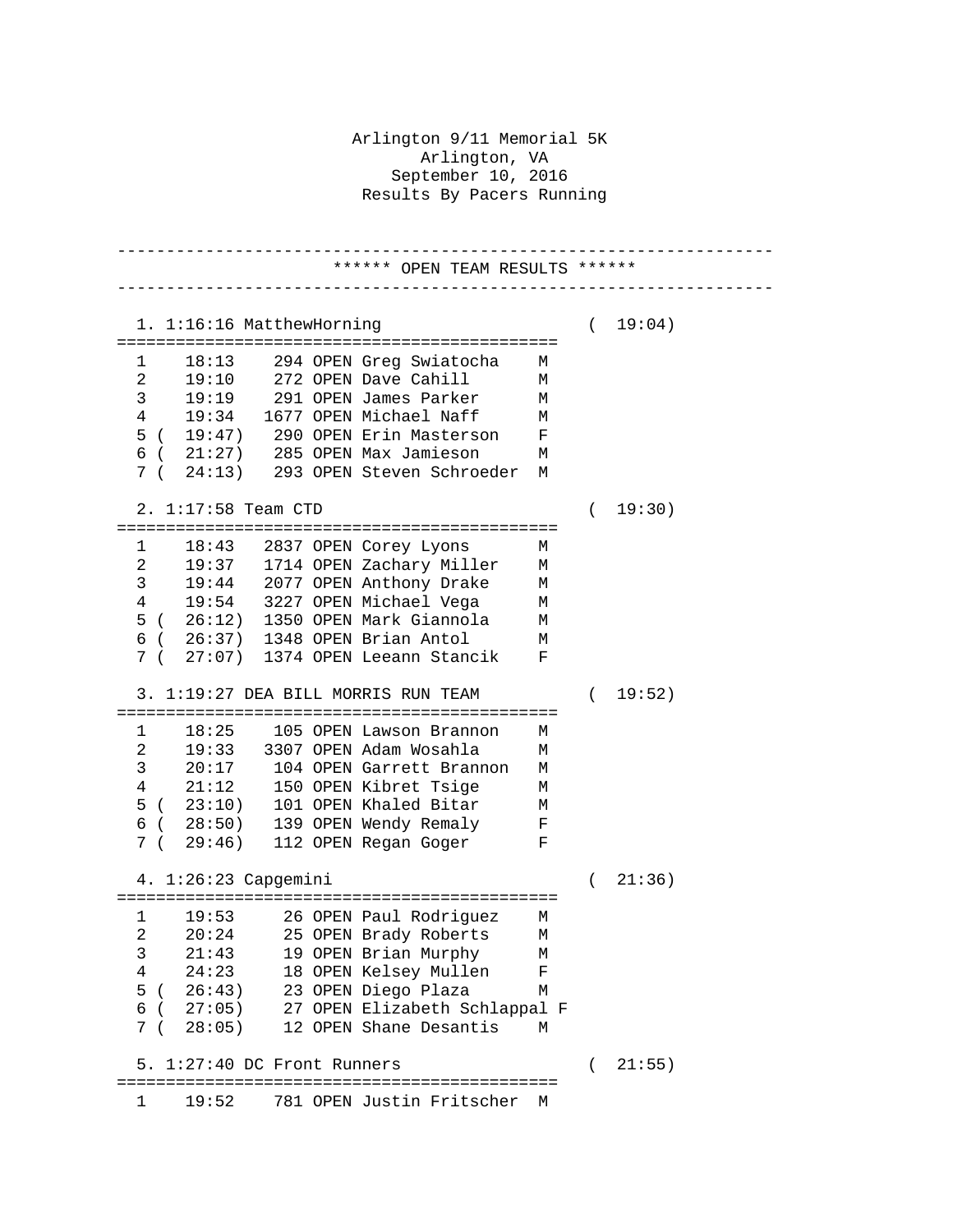2 22:01 3243 OPEN Jr Price M 3 22:13 3136 OPEN Paul Lauricell<br>4 23:34 848 OPEN Alfonso Lopez C 4 23:34 848 OPEN Alfonso Lopez Coral M 5 ( 25:12) 3286 OPEN Andrew Nolen M 6 ( 25:14) 2806 OPEN Ryan Dent M<br>7 ( 26:55) 1464 OPEN Norman Reich M 7 ( 26:55) 1464 OPEN Norman Reich 6. 1:30:02 WEIRDITUDE ( 22:31) ============================================= 1 20:53 1827 OPEN Matthew Raymond M 2 21:40 1830 OPEN Amanda Moore<br>3 23:24 1829 OPEN Matthew Berns 3 23:24 1829 OPEN Matthew Bernstein M 24:05 1831 OPEN Max Spector 5 ( 25:06) 1833 OPEN John Beck M 6 ( 25:26) 1828 OPEN Kaitlyn McClure F 7 ( 26:28) 2738 OPEN Matt Gorman M 7. 1:30:45 DJO Crew ( 22:42) ============================================= 20:53 3154 OPEN Lucas Gaitan 2 22:41 153 OPEN Austin Berry M<br>3 23:25 165 OPEN Andrew Oudkirk M 3 23:25 165 OPEN Andrew Oudkirk M 4 23:46 160 OPEN Harrison McBride M 5 ( 25:25) 156 OPEN Adam Kippenhan M 6 ( 26:21) 163 OPEN Liam O'Brien M 7 ( 26:25) 158 OPEN Sean Madden M 8. 1:34:44 One Northrop Grumman ( 23:41) ============================================= 1 23:00 299 OPEN Ben Clark M 2 23:01 2228 OPEN Carolyn Clark<br>3 23:25 333 OPEN Wesley Stukenbro 3 23:25 333 OPEN Wesley Stukenbroeker M 4 25:18 330 OPEN Sy Sengchanh M 5 ( 25:50) 324 OPEN Adam Peskowitz M 6 ( 27:40) 302 OPEN Susan Fitzgerald-Burr F 7 ( 27:56) 331 OPEN Raymond Shaw M 9. 1:36:42 IRS Criminal Investigation (24:11) ============================================= 1 19:48 249 OPEN Greg Kubicek M 2 23:55 238 OPEN Kristen Failing F 3 26:29 225 OPEN Alison Andersen<br>4 26:30 226 OPEN Justin Andersen 226 OPEN Justin Andersen M 5 ( 27:00) 3304 OPEN Sean Tindall M 6 ( 27:15) 252 OPEN Carly Linder F 7 ( 30:15) 264 OPEN Michael Shaver M 10. 1:39:05 1603 Bravo ( 24:47) ============================================= 1 23:11 2646 OPEN Tripp Godbee M 2 23:55 2545 OPEN Matt Minshew M 3 24:32 2555 OPEN Julia Theuerkorn F 27:27 2713 OPEN Robert Smart M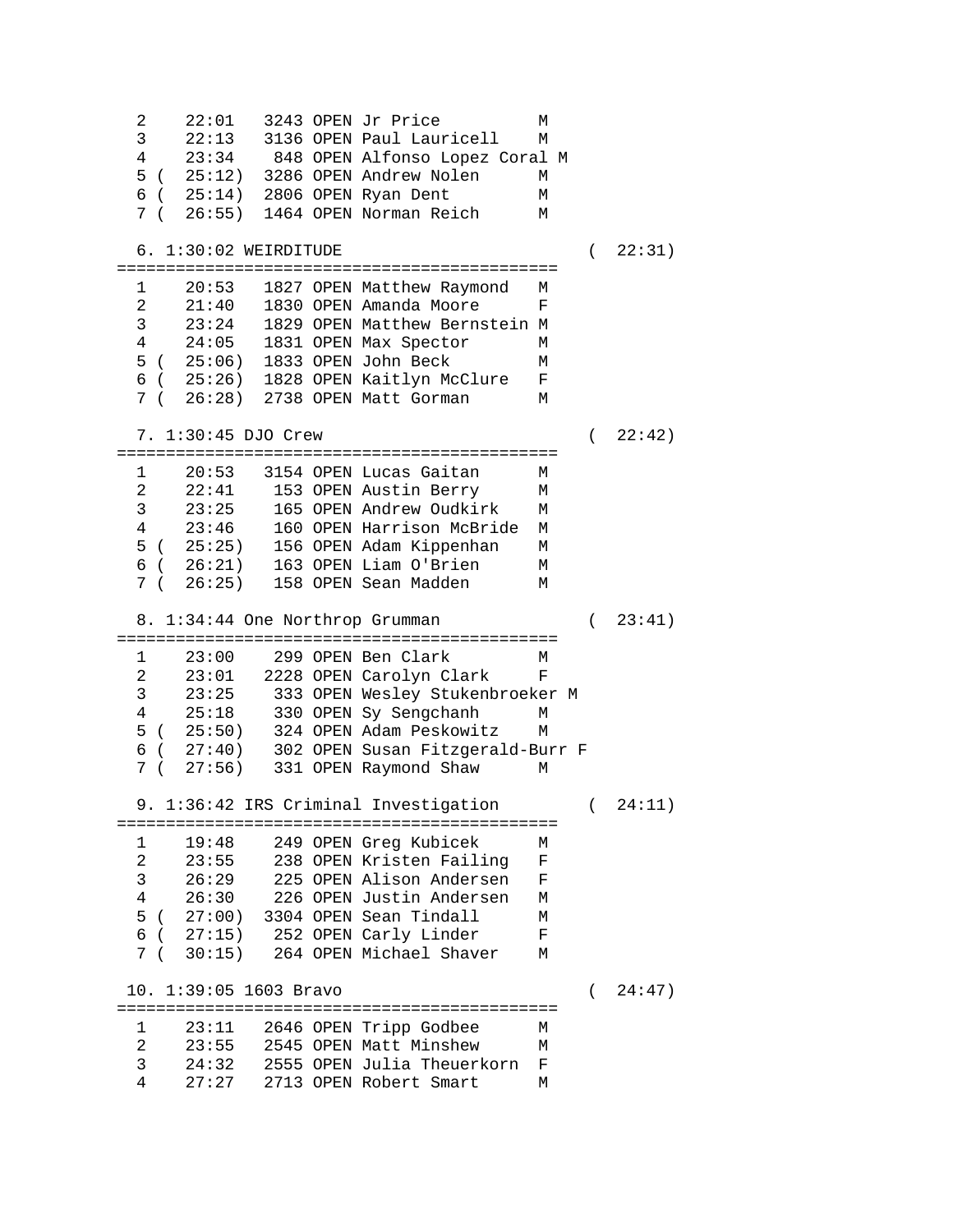11. 1:41:14 CSG Covering Some Ground ( 25:19) ============================================= 1 19:45 67 OPEN Luke Hartig M<br>2 25:43 77 OPEN Amanda Zerzan F 2 25:43 77 OPEN Amanda Zerzan F 3 27:26 70 OPEN Kristen Powell F 75 OPEN Brett Wallace 5 ( 33:10) 74 OPEN John Steele M 6 ( 33:10) 64 OPEN Anna Farber F 7 ( 34:17) 76 OPEN Laura Wallace F 12. 1:42:34 FBI BFTC 1604A ( 25:39) ============================================= 1 21:22 923 OPEN Andrew Smulligan M 21:22 923 OPEN ANGLEW SMOTTIGHT M<br>23:54 918 OPEN Kevin Consorti M<br>27:36 917 OPEN Gina Consorti F 3 27:36 917 OPEN Gina Consorti F 4 29:42 920 OPEN Jaclyn Coyne F 5 ( 29:56) 925 OPEN Mary Aten F 6 ( 30:01) 916 OPEN Caroline Jordan F 13. 1:44:26 Arlington JDRC ( 26:07) ============================================= 1 25:01 1418 OPEN Diego Garcia M 2 25:14 661 OPEN Jackson Stasny M<br>3 27:00 1416 OPEN William Thacker M 3 27:00 1416 OPEN William Thacker M 4 27:11 1415 OPEN Maria Baldelomar F 5 ( 28:11) 1301 OPEN Manuel Vicens M 6 ( 31:33) 1417 OPEN Thomas Garcia M 14. 1:46:08 Awesome OSEM ( 26:32) ============================================= 1 22:23 1423 OPEN Gary Morgans M 2 24:57 608 OPEN Jason Papacosma M<br>3 24:59 1421 OPEN Donna Lekang F 3 24:59 1421 OPEN Donna Lekang F<br>4 33:49 562 OPEN Richard Dooley M 33:49 562 OPEN Richard Dooley 5 ( 37:01) 576 OPEN Christine Simpson F 6 ( 39:42) 533 OPEN John Morrill M 7 ( 57:39) 1068 OPEN Elizabeth Thurber F 15. 1:46:42 GAP Solutions ( 26:41) ============================================= 1 25:28 637 OPEN Kathryn Rumptz F 2 25:31 635 OPEN Shane Souther M 3 25:39 631 OPEN Alex Alcala M 30:04 636 OPEN Mike Serverian M<br>33:39) 632 OPEN Laura Eddy F 5 ( 33:39) 632 OPEN Laura Eddy F<br>6 ( 35:55) 638 OPEN Sarah Alcala F 6 ( 35:55) 638 OPEN Sarah Alcala F 7 ( 35:56) 641 OPEN Megan Conway F 16. 1:47:44 IntelliWarriors ( 26:56) ============================================= 1 24:13 206 OPEN Sean Boyle M 2 26:58 213 OPEN Greg Higgins M 3 27:56 211 OPEN Andrew Force M 4 28:37 209 OPEN Nancie Chao F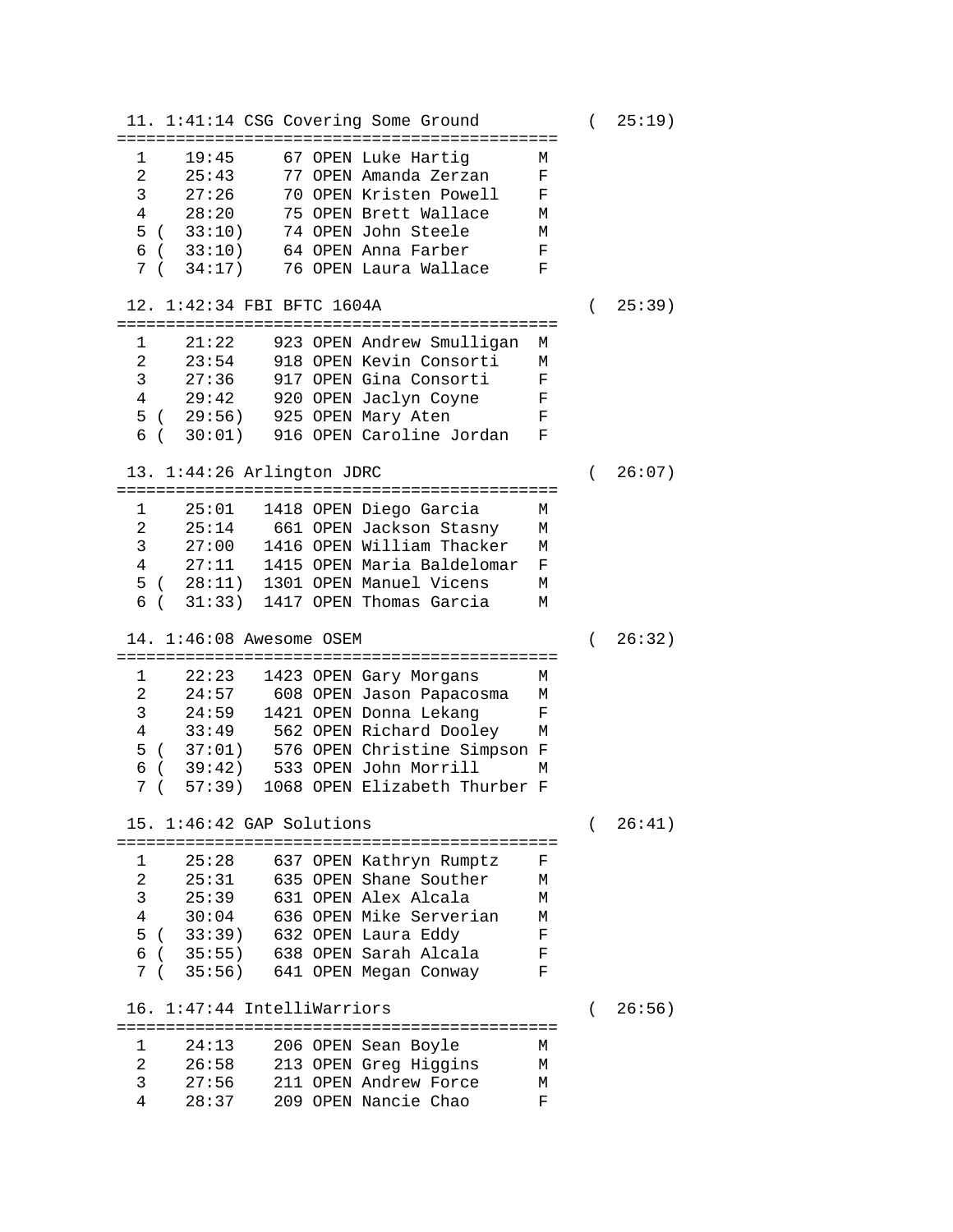5 ( 34:46) 208 OPEN Katie Cettei F 6 ( 39:04) 214 OPEN Mary Leeper F 7 ( 39:47) 222 OPEN Jenifer Trowell F 17. 1:48:22 Team YSD ( 27:06) ============================================= 1 21:29 822 OPEN Evgenij Evdokimov M 2 27:25 1276 OPEN Christopher Repoli M 3 29:43 1895 OPEN Franklin Chadwick M 4 29:45 1893 OPEN Chris Mancill M 5 ( 35:24) 1275 OPEN Gillian Price F 6 ( 35:26) 1278 OPEN Sean Bamman M 7 ( 36:43) 1894 OPEN Walter Rankin 18. 1:49:07 BCSRunners ( 27:17) ============================================= 1 20:39 3248 OPEN Jake Staley M 25:42 3098 OPEN Robert Naranjo 3 31:06 3077 OPEN Lauren Illing F 4 31:40 3173 OPEN Ken Green M 5 ( 31:55) 3078 OPEN Sean Illing M 19. 1:50:51 Patriot Track Parents ( 27:43) ============================================= 1 23:15 676 OPEN Daniel Lesmez M 2 27:13 596 OPEN Bob Benson M 3 27:30 598 OPEN Rich Taylor M 4 32:53 595 OPEN David Alan Coia M 5 ( 37:36) 594 OPEN Anne Coia F 20. 1:51:08 U S POSTAL INSPECTION SERVICE ( 27:47) ============================================= 1 23:13 3338 OPEN Grace Obando F 2 24:47 457 OPEN Dimitri Rapis M 3 30:49 449 OPEN Dane Maes M 4 32:19 446 OPEN Daniel Goolsby M 5 ( 40:44) 443 OPEN Daniela Fernandez F 21. 1:52:30 Arlington County OEM ( 28:08) ============================================= 1 24:57 1906 OPEN Sarah Kessler F 25:47 736 OPEN Samantha Brann 3 28:43 1908 OPEN Todd Johanboeke M 4 33:03 601 OPEN David Morrison M 5 ( 47:54) 1670 OPEN Lauren Stienstra F 6 ( 47:55) 1671 OPEN Thomas Beliveau M 7 (1:11:26) 535 OPEN Jennifer Meyers F 22. 1:54:08 Justice Runners ( 28:32) ============================================= 1 27:26 1071 OPEN Susan Parker F 2 28:24 1817 OPEN Robert Strange M 3 28:27 679 OPEN Benjamin Inman M 4 29:51 756 OPEN John Lynch M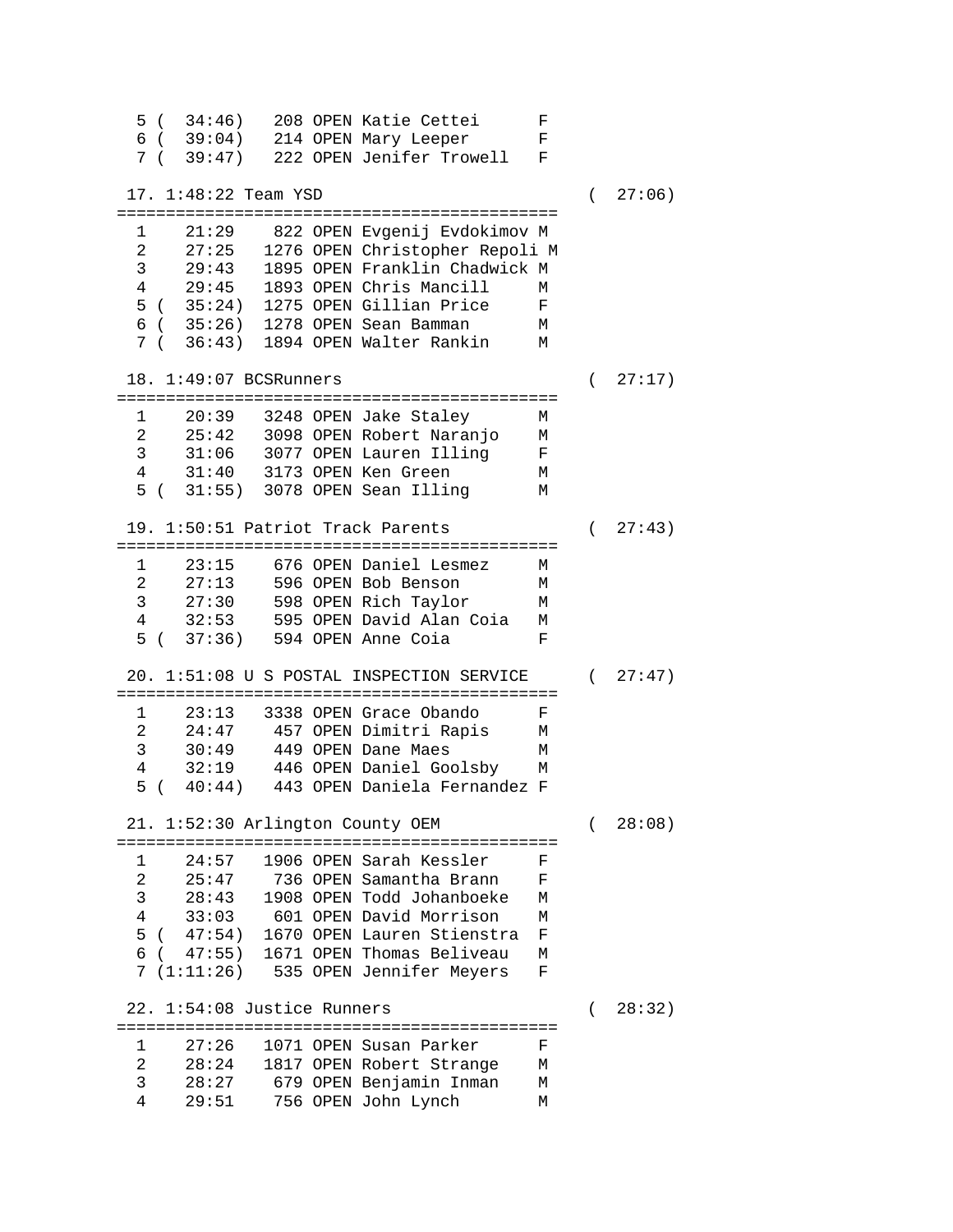5 ( 31:55) 2542 OPEN Ryan Kamauff M 6 ( 40:58) 726 OPEN Helen Clemens F 23. 1:54:46 DC Police - Got One Running ( 28:42) ============================================= 1 25:44 1703 OPEN Robert Gibson M 2 26:43 3251 OPEN Adam Moore M 3 28:42 93 OPEN Maegan Rees F 4 33:37 96 OPEN Morgan Thomas F 5 ( 39:53) 85 OPEN Erin Hemlin F 6 ( 58:28) 87 OPEN Maureen Hickson F 24. 1:56:00 AOS Premier ( 29:00) ============================================= 1 25:43 2113 OPEN Josh Hilbert M 2 26:36 2111 OPEN Michael Paras M 3 30:06 2114 OPEN Bildad Khakinah M 33:35 2112 OPEN Shane Smith 25. 2:01:04 Be All You Can Be ( 30:16) ============================================= 1 22:08 1545 OPEN Kevin McCarthy M 2 32:39 1539 OPEN Kelsey Corbin<br>3 33:08 1546 OPEN Brendan Moore 3 33:08 1546 OPEN Brendan Moore M 33:09 1553 OPEN Matthew Smith M<br>38:36) 1541 OPEN Jackson Greene M 5 ( 38:36) 1541 OPEN Jackson Greene M 6 ( 48:15) 1547 OPEN John Shull M 7 ( 48:15) 1543 OPEN Tara Jones F 26. 2:01:06 Crossfit Lorton ( 30:17) ============================================= 1 26:49 49 OPEN Ismael Venegas M 2 29:49 41 OPEN Jessica Navarro F<br>3 31:05 47 OPEN Ashlev Tugwell F 3 31:05 47 OPEN Ashley Tugwell F 4 33:23 43 OPEN Christy Pittman F 5 ( 33:34) 38 OPEN Rebecca Connolly F 6 ( 38:32) 48 OPEN Elizabeth Venegas F 7 ( 38:34) 46 OPEN Nadine Shurland F 27. 2:01:07 Dragon Slayers ( 30:17) ============================================= 1 27:58 3429 OPEN Courtney Trowbridge F 2 28:48 3326 OPEN Corey Sawin M 3 30:57 3092 OPEN Emily Reedy F 33:24 3020 OPEN Regan Reedy F<br>53:03) 654 OPEN Jane Rachner F 5 ( 53:03) 654 OPEN Jane Rachner F<br>6 ( 53:30) 655 OPEN Lj White F 6 ( 53:30) 655 OPEN Lj White F 28. 2:03:17 Doubletree Crystal City ( 30:50) ============================================= 1 27:32 198 OPEN Brandon Pierce M 2 30:35 186 OPEN Sophia Etka F 3 31:24 179 OPEN Leslie Backoff F 4 33:46 201 OPEN Spencer Stabile M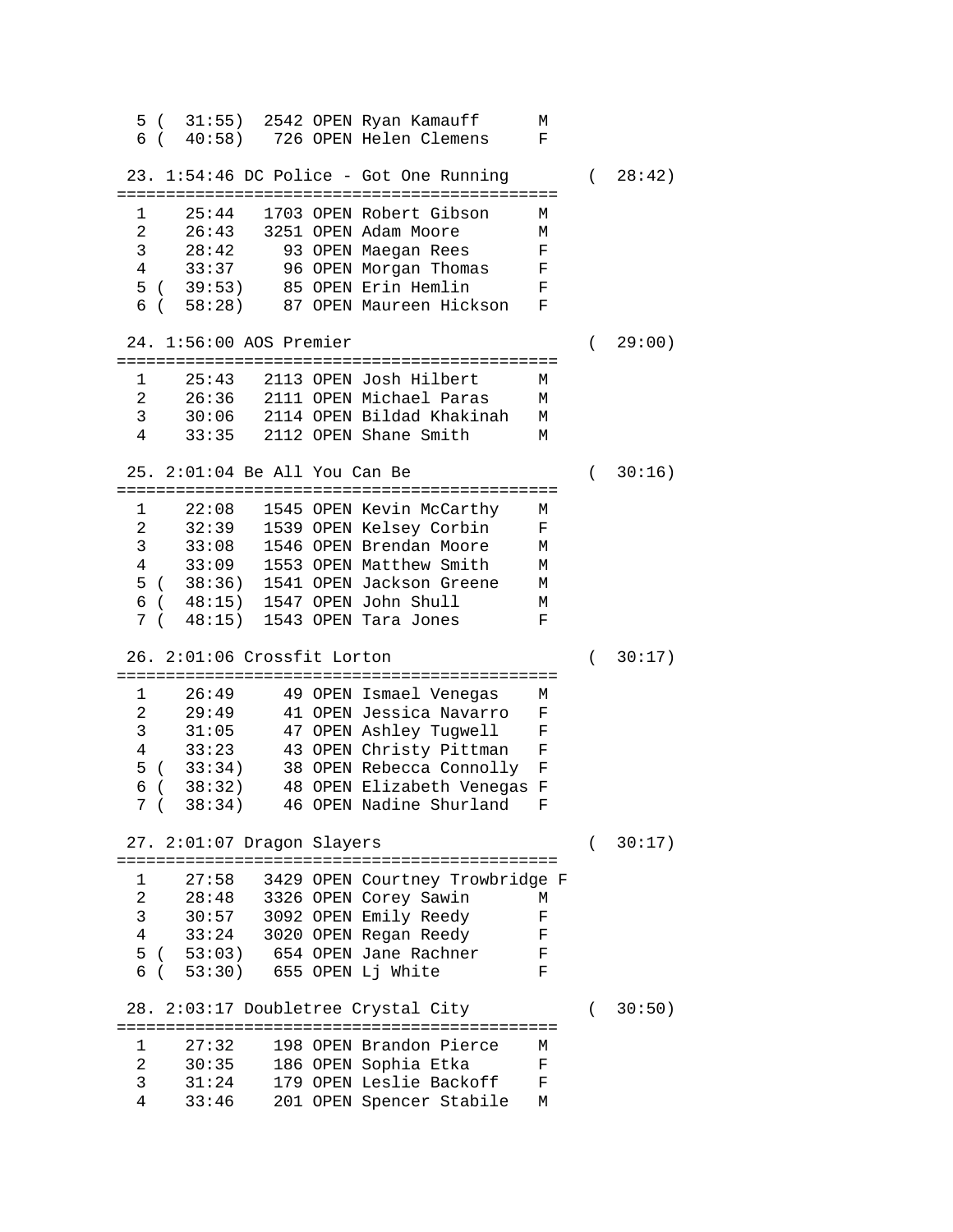5 ( 35:38) 193 OPEN Sebastian Mladenovic M 6 ( 35:41) 191 OPEN Maria Lizama F 7 ( 37:43) 197 OPEN Virgilio Paz M 29. 2:03:33 BuCats ( 30:54) ============================================= 1 25:03 2463 OPEN Katie Wolf F<br>2 28:58 2466 OPEN Alvssa Van Schaften 2 28:58 2466 OPEN Alyssa Van Schaften F 3 32:09 2044 OPEN Nic Pusateri M 4 37:23 3027 OPEN Jessica Shomper F 5 ( 43:57) 2469 OPEN Krystal Bush F 6 (1:03:15) 3028 OPEN Victoria Reburn F 7 (1:03:43) 2699 OPEN Jennifer Brooks F 30. 2:04:23 Heart and Sole ( 31:06) ============================================= 1 29:19 589 OPEN Carina Frias F 2 30:27 580 OPEN Robert Serrano M 3 31:02 583 OPEN Astrid Montes F 4 33:35 591 OPEN Neville Frias M 5 ( 34:01) 577 OPEN Rob Shurtleff M 6 ( 37:21) 821 OPEN Rachelle Vinluan F 7 ( 38:18) 578 OPEN Susan Shurtleff F 31. 2:04:26 Rebels and Angels ( 31:07) ============================================= 1 27:16 2550 OPEN Carmen Beckstrom F 2 28:25 2548 OPEN Angie Sundberg F 3 33:39 2551 OPEN Mick Beckstrom M 4 35:06 629 OPEN Paula Smith-Vandersli F 5 ( 52:38) 2704 OPEN Jennifer Robinson F 32. 2:04:28 ABC Merit Shop Proud ( 31:07) ============================================= 1 25:31 834 OPEN Andrew Reddy M 2 25:59 3473 OPEN Francis Lowe M<br>3 34:21 696 OPEN Jessica Serafin F 3 34:21 696 OPEN Jessica Serafin F 4 38:37 830 OPEN Matthew Masterson M 5 ( 38:45) 831 OPEN Joanna Masterson F 6 ( 45:24) 833 OPEN Tia Perry F 7 ( 47:08) 3474 OPEN Aoife Delargy F 33. 2:05:46 Team TAPS ( 31:27) ============================================= 1 26:38 418 OPEN Lila Delarosa F 2 29:33 432 OPEN Jessica Taylor-Pickford F 3 33:59 436 OPEN Sean Williams M 4 35:36 424 OPEN Bethany Guimond F 5 ( 36:19) 416 OPEN Cathy Dabeck F<br>6 ( 38:53) 435 OPEN Paige Williams F 6 ( 38:53) 435 OPEN Paige Williams F 7 ( 38:58) 419 OPEN Leigh Edmonds F 34. 2:07:15 INTEGRITYONE COIN ( 31:49) =============================================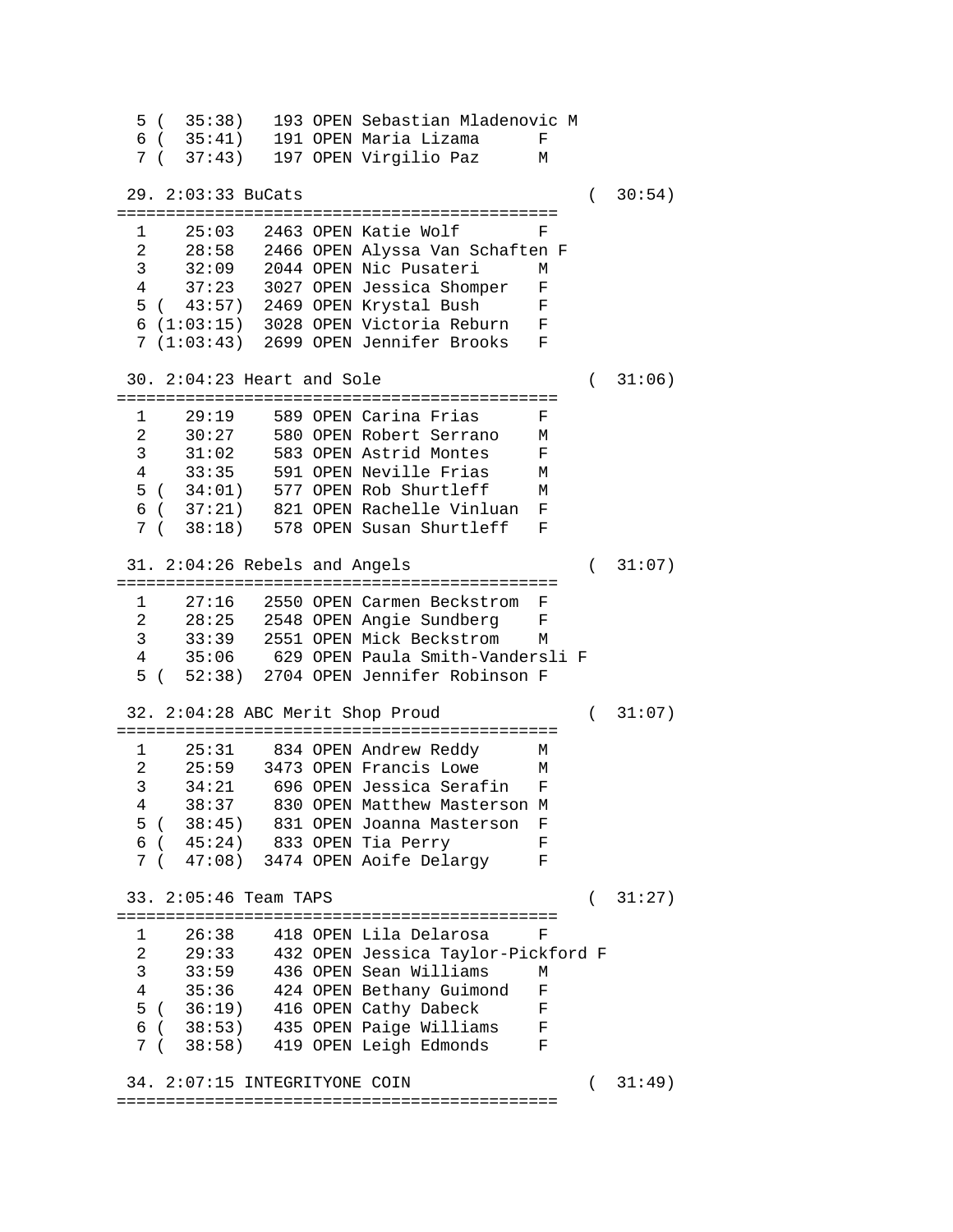1 26:32 752 OPEN Steven Winkler M 2 32:00 751 OPEN Geoffrey Kfoury M<br>3 32:01 749 OPEN Kate Hannon F 3 32:01 749 OPEN Kate Hannon F 36:42 755 OPEN Jose Sore 35. 2:08:14 Team RWB ( 32:04) ============================================= 1 30:45 3274 OPEN Patricia Kramer F 2 30:51 2305 OPEN Robert Senkel<br>3 32:46 3335 OPEN Jaime Cammack 3 32:46 3335 OPEN Jaime Cammack F 4 33:52 3334 OPEN Chris Cammack M 36. 2:11:25 CTA ( 32:52) ============================================= 1 28:07 1125 OPEN Bronwyn Flores F 2 31:58 970 OPEN Chantal Gutierrez F<br>3 34:21 972 OPEN Shawn Dubravac M 3 34:21 972 OPEN Shawn Dubravac M 36:59 976 OPEN Stephen Ewell M<br>41:30) 1142 OPEN Jon Schneider M 5 ( 41:30) 1142 OPEN Jon Schneider 6 ( 41:31) 1132 OPEN Amina Schneider F 7 ( 43:52) 1130 OPEN Julie Kearney F 37. 2:13:41 Strategic Analysis ( 33:26) ============================================= 1 30:02 611 OPEN Nicole Jacobs F<br>2 31:02 618 OPEN Teresa Rusin F  $2$   $31:02$   $618$  OPEN Teresa Rusin<br>3  $35:22$   $610$  OPEN Alaina Plesna 3 35:22 610 OPEN Alaina Plesnarski F 4 37:15 612 OPEN Katie Johnson F 5 ( 37:15) 617 OPEN Lena Yim F 6 ( 43:59) 613 OPEN Sarith Kossowsky F 7 ( 44:04) 609 OPEN Joanna Phillips F 38. 2:15:39 IWP ( 33:55) ============================================= 1 20:02 3276 OPEN Alex Cunningham M 2 31:23 3273 OPEN Sam Gross M 3 42:07 871 OPEN Katrina Klaus F 42:07 870 OPEN Jaime Loizzo 39. 2:15:50 Boy Scout Troop 648 ( 33:58) ============================================= 1 30:18 952 OPEN Cordelia Collinson F<br>2 32:43 3138 OPEN Todd Barrett M 2 32:43 3138 OPEN Todd Barrett M 3 36:00 3141 OPEN Carl Barrett M 951 OPEN Nicole Collinson F 5 ( 42:15) 950 OPEN Paul Collinson M 40. 2:16:40 Incan Champions ( 34:10) ============================================= 1 32:16 1090 OPEN Callie Nicewonger F 2 32:21 1087 OPEN Roberto Munzi M 3 32:38 1088 OPEN Ligia Nicewonger F 4 39:25 3493 OPEN Edith Franco F<br>5 ( 43:47) 1093 OPEN Marta Munzi F 5 ( 43:47) 1093 OPEN Marta Munzi F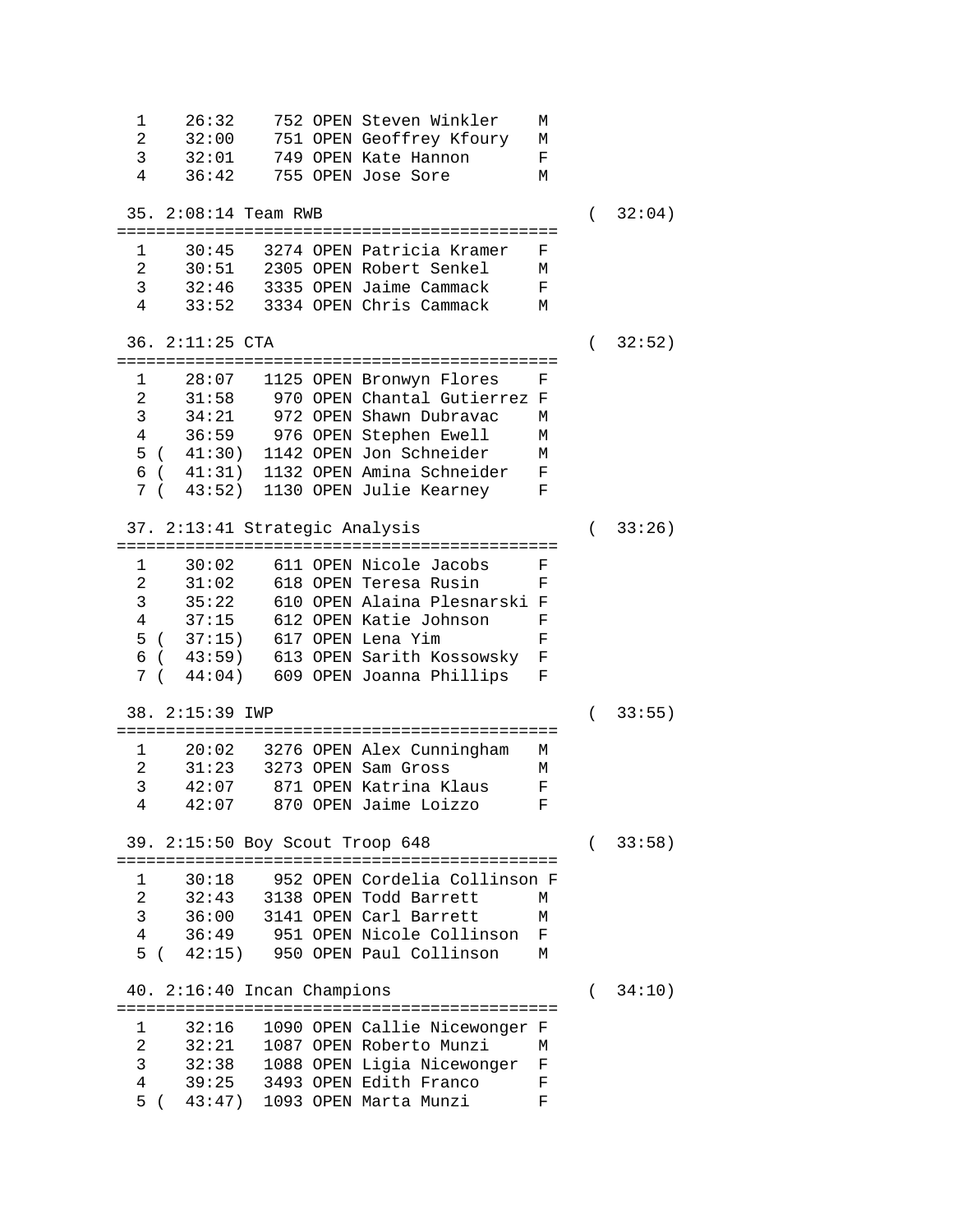6 ( 43:49) 1089 OPEN Sidney Nicewonger F 7 ( 50:14) 1514 OPEN Jennifer Davis F 41. 2:16:57 Whole Community ( 34:15) ============================================= 1 29:43 772 OPEN Thomas Balint M 2 33:42 776 OPEN Paul Palumbo M 3 36:37 2710 OPEN Joshua Batkin M 4 36:55 2721 OPEN Adam Shapiro 5 ( 37:09) 1794 OPEN Deanne Criswell F 6 ( 41:37) 1044 OPEN Matthew Behnke M 7 ( 43:52) 770 OPEN Chris Smith 42. 2:18:05 22 Always Rollin ( 34:32) ============================================= 1 30:30 1556 OPEN Karen Blaszkiewicz F 2 33:04 1056 OPEN Robin Honabach F 3 34:57 1566 OPEN Jessica Maykrantz F<br>4 39:34 1569 OPEN Jessie Pixlev F 39:34 1569 OPEN Jessie Pixley F<br>53:14) 1564 OPEN Mary Fredricka F  $5$  (  $53:14$ ) 1564 OPEN Mary Fredricka 43. 2:19:01 NFFF ( 34:46) ============================================= 1 29:48 3146 OPEN Clifton Stagnaro M<br>2 34:14 3062 OPEN Amanda High F 2 34:14 3062 OPEN Amanda High F 3 34:58 3148 OPEN Amanda Stagnaro F 4 40:01 2744 OPEN Jeanne Tobia F 5 ( 49:12) 3105 OPEN Barbara King F 44. 2:21:53 RunforFun ( 35:29) ============================================= 1 30:38 2423 OPEN Peter Klam M 2 31:16 2421 OPEN Leca Klam F<br>3 39:59 2425 OPEN Lisa Leibel F 3 39:59 2425 OPEN Lisa Leibel<br>4 40:00 2424 OPEN Matt Leibel 4 40:00 2424 OPEN Matt Leibel M 45. 2:24:49 PWCPD ( 36:13) ============================================= 1 28:08 2279 OPEN Sarah MacFarlane F 2 35:58 2372 OPEN Jennifer Decker F 3 38:01 1578 OPEN Samuel Stromer M 42:42 1579 OPEN Tiarre Stromer 5 ( 43:29) 1580 OPEN Courtney McBurney F 46. 2:25:56 NotABank ( 36:29) ============================================= 1 28:12 554 OPEN Stephen Vu M 2 35:53 558 OPEN Bill Maher M<br>3 39:50 1001 OPEN Joanne Hamilton F 3 39:50 1001 OPEN Joanne Hamilton F 4 42:01 549 OPEN Bryan Payne M 5 ( 42:28) 1740 OPEN Lisa Moore F 6 ( 42:30) 548 OPEN Kimber Walker F 7 ( 46:56) 555 OPEN Suzie Cook F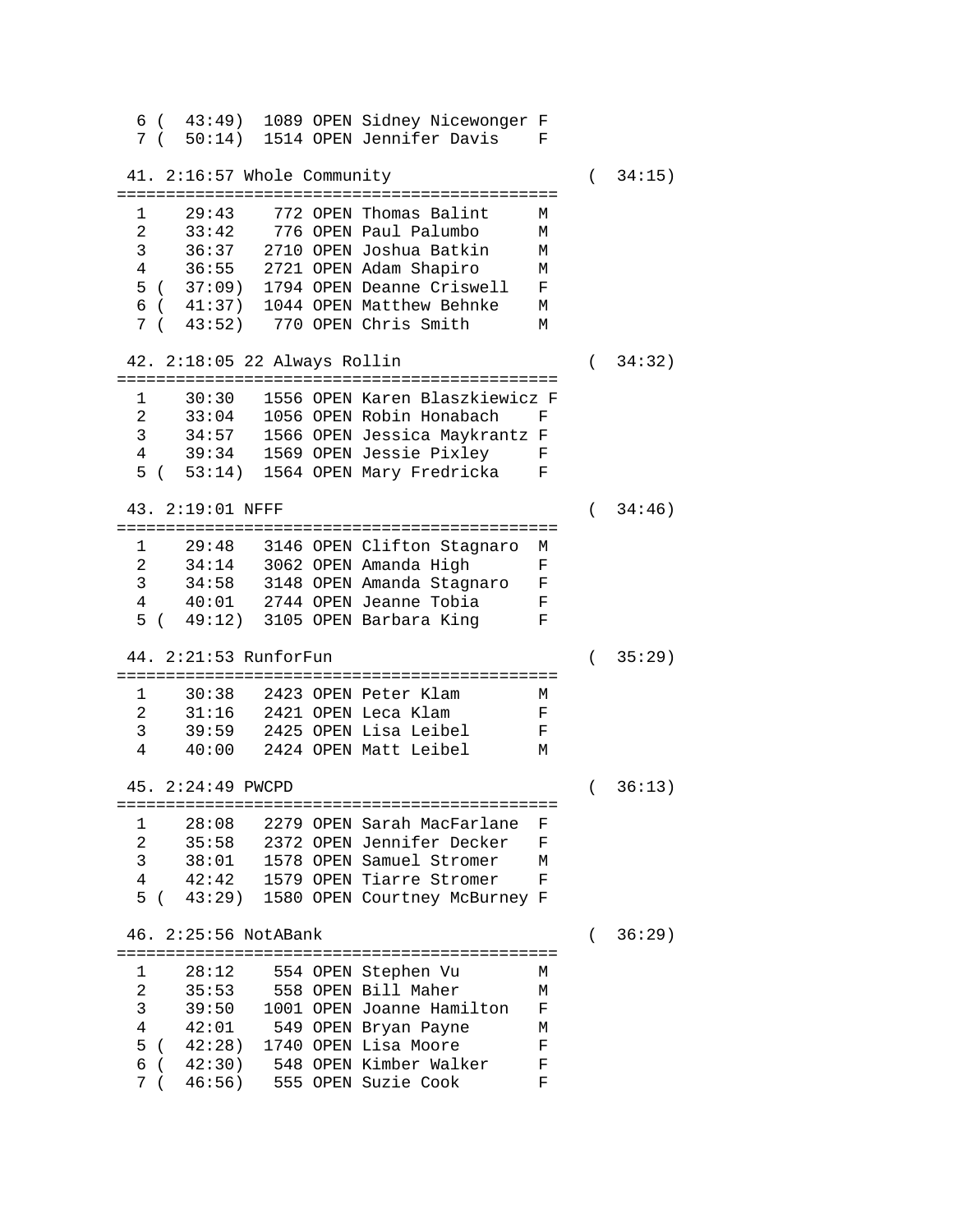47. 2:26:06 Prince William Swim Club ( 36:32) ============================================= 1 35:58 2942 OPEN Christine Boone F 2 36:17 2380 OPEN Deloris Benway<br>3 36:25 2871 OPEN Jumana Shshatee 3 36:25 2871 OPEN Jumana Shshateet F 37:26 2244 OPEN Cathie Mumford 5 ( 40:25) 2598 OPEN Annemarie Juhlin F 6 ( 43:36) 2735 OPEN Peggy Giovinazzo F 7 ( 47:20) 2790 OPEN Sissy Burrows F 48. 2:26:32 CG Sector Baltimore ( 36:38) ============================================= 1 31:11 1919 OPEN Katie Prada F 2 35:00 1918 OPEN Beth Grimes F<br>3 35:21 1916 OPEN Tricia Kane F 3 35:21 1916 OPEN Tricia Kane F 4 45:00 2251 OPEN Allison Posner F 49. 2:27:38 Arlington County CERT ( 36:55) ============================================= 1 31:09 521 OPEN Henry Howard<br>2 35:44 1752 OPEN Cecilia Allen 2 35:44 1752 OPEN Cecilia Allen F 3 35:48 1942 OPEN Daniel Guenther M 44:57 2988 OPEN Amy Scheuer 50. 2:30:04 Team Blue ( 37:31) ============================================= 31:27 989 OPEN Jina Freiberg 2 37:21 2973 OPEN Nicole Taylor F 3 39:10 2805 OPEN John Eby M<br>4 42:06 2804 OPEN Natasha Eby F 42:06 2804 OPEN Natasha Eby F<br>49:06) 3466 OPEN Tatiana Flores F 5 ( 49:06) 3466 OPEN Tatiana Flores F 6 ( 49:06) 2053 OPEN Mary Brody F 51. 2:31:18 Wonder Twins ( 37:50) ============================================= 1 34:18 994 OPEN Eric Kuder<br>2 34:22 992 OPEN Kurtis Froc 2 34:22 992 OPEN Kurtis Frogale M 3 34:25 997 OPEN Jimmie Walsh<br>4 48:13 996 OPEN Jamie Frogale 4 48:13 996 OPEN Jamie Frogale F 5 ( 49:33) 993 OPEN Carlyn Kuder F 52. 2:31:33 PWCPD Academy ( 37:54) ============================================= 1 36:59 378 OPEN Troy Daigle M 2 37:56 398 OPEN Kristin Search F 3 38:19 385 OPEN Steven Loder M 384 OPEN Lucas Klugh 5 ( 38:19) 388 OPEN Ricardo Martins M 6 ( 38:20) 390 OPEN Sean Mushalko M 382 OPEN Troy Hance 53. 2:31:48 Team Regan ( 37:57) =============================================  $1$  35:07 2810 OPEN Peyton Rhodes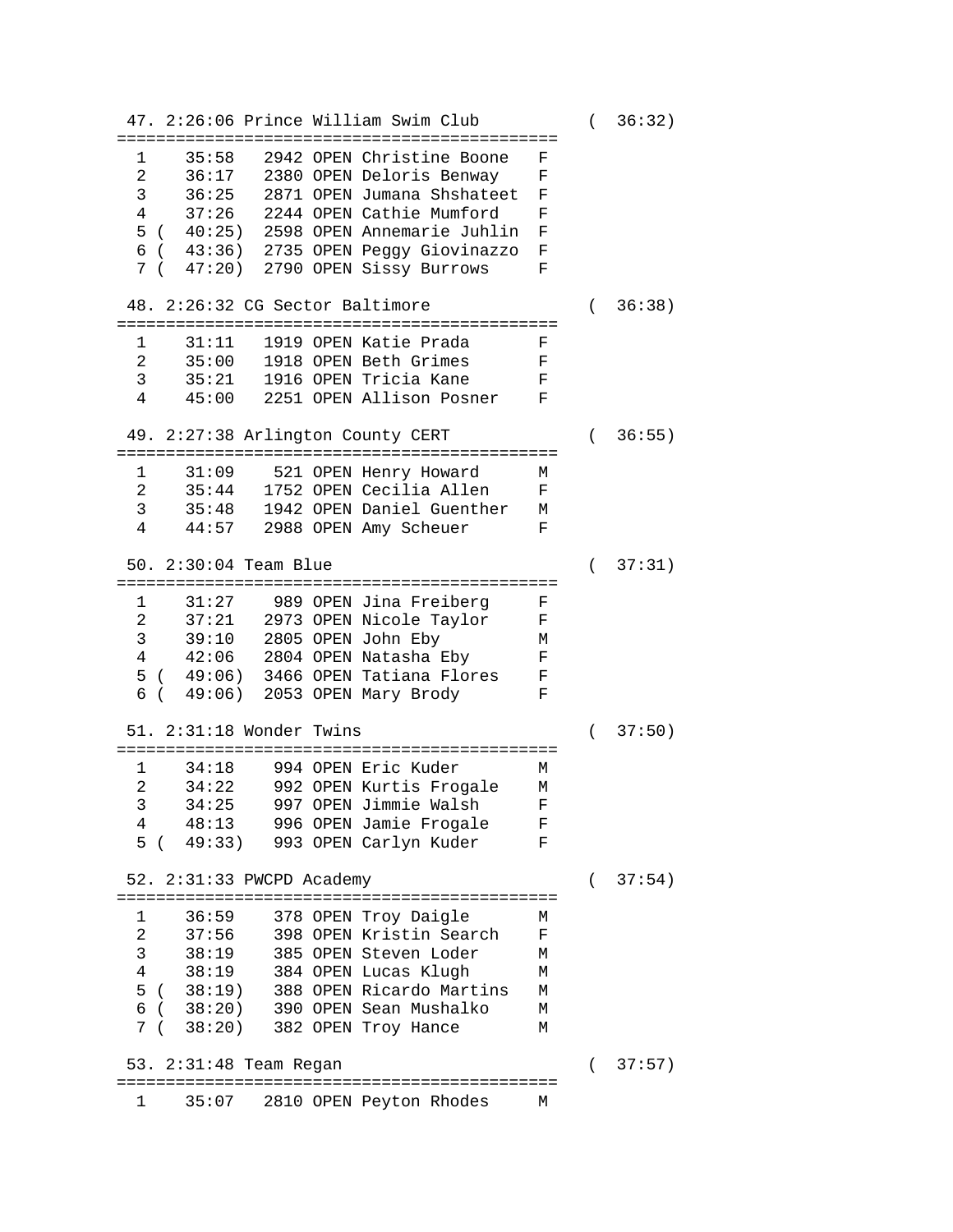2 35:12 2912 OPEN John Regan M 3 35:13 2808 OPEN Kelly Regan F 4 46:16 2809 OPEN Stancey Rhodes F 5 ( 46:19) 2914 OPEN Montana Rhodes F 6 ( 52:30) 2913 OPEN Mary Regan F 7 ( 52:30) 2807 OPEN Catherine Regan F 54. 2:33:13 Rupert Rascals ( 38:19) ============================================= 1 28:30 1667 OPEN Mikey Rupert M<br>2 38:54 1666 OPEN Mike Rupert M 2 38:54 1666 OPEN Mike Rupert M 3 42:53 1669 OPEN Lilly Rupert F 4 42:56 1668 OPEN Kate Summers F 55. 2:35:11 Team Amuricah ( 38:48) ============================================= 1 34:43 1767 OPEN Ashlee Prevette F 2 35:42 1766 OPEN Amy Jensen F 3 41:26 1768 OPEN Elizabeth Bugbee F 4 43:20 1769 OPEN Katherine Heubert F 56. 2:36:59 BF Saul Hospitality ( 39:15) ============================================= 1 35:36 2484 OPEN Kennith Glymph M 2 37:06 2571 OPEN Robert Gibson M 3 42:07 2575 OPEN Shaun Smithson M 4 42:10 2573 OPEN Alexandra Jaritz F 5 ( 43:34) 2574 OPEN Patty Lustig F 6 ( 45:43) 2485 OPEN Ashley Lustig F 7 ( 45:46) 2572 OPEN Michaela Harrington F 57. 2:37:04 WGL Runner ( 39:16) ============================================= 1 36:50 1292 OPEN Julie Adam F 2 37:48 2102 OPEN Paige Rossillo F 3 40:38 1295 OPEN Steven Campbell M<br>4 41:48 1293 OPEN Stephanie Briggs F 4 41:48 1293 OPEN Stephanie Briggs F 5 ( 41:49) 1294 OPEN Parker Briggs M 6 ( 50:32) 1297 OPEN Timothy Ramsey M 7 ( 55:14) 1298 OPEN Dori Ramsey F 58. 2:39:41 Cherry Pickers ( 39:56) ============================================= 1 30:04 1075 OPEN Tara Daugherty F<br>2 32:35 1081 OPEN Melissa Chester F 32:35 1081 OPEN Melissa Chester F<br>40:02 1000 OPEN Emmilie Cherry F 3 40:02 1000 OPEN Emmilie Cherry<br>4 57:00 1080 OPEN Margaret Sander 57:00 1080 OPEN Margaret Sanders F 5 ( 57:01) 1079 OPEN Mildred Kronsteiner F 59. 2:40:03 Annandale VFD ( 40:01) ============================================= 1 32:03 3280 OPEN Bill Richmond M 2 32:31 797 OPEN Kathleen Hinman F 3 44:56 799 OPEN Lisa Lieu F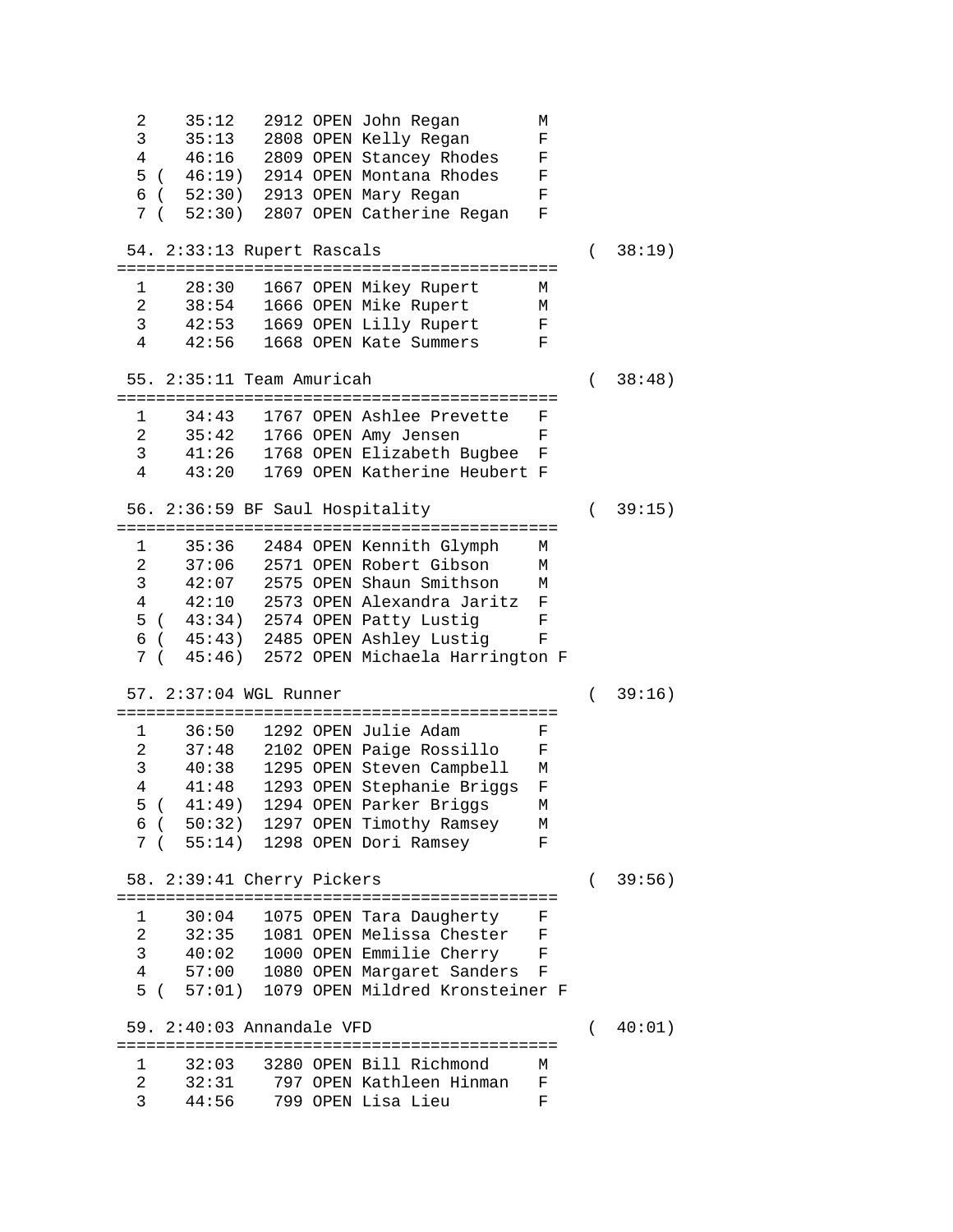4 50:33 800 OPEN Cindy Marquina F 60. 2:41:11 NAC Pac ( 40:18) ============================================= 1 34:34 2195 OPEN Deborah Draxler F 2 36:40 1774 OPEN Shana Morris F 3 40:34 1748 OPEN Sondra Alexis F 4 49:23 3411 OPEN Jason Parker M 5 ( 49:23) 3412 OPEN Susan Parker 6 ( 50:09) 1747 OPEN Tamara Hutchinson F 7 ( 59:58) 2388 OPEN Mark Lukianovich M 61. 2:45:37 Jailbreakers16 ( 41:25) ============================================= 1 29:39 2263 OPEN Andrea Shea F 2 38:37 2678 OPEN Carrie Glasgow F 3 45:26 3253 OPEN Francisco Cortes M 51:55 2690 OPEN Teagan Victo Robinson F 5 ( 51:56) 2691 OPEN Gabrielle Ai Robinson F  $6(1:01:57)$  2689 OPEN Linda Tacaraya 62. 2:46:00 ACSO NonSworn ( 41:30) ============================================= 1 36:04 677 OPEN Carolyn Serraino F<br>2 41:16 1020 OPEN Eyliana Guerrero F 2 41:16 1020 OPEN Eyliana Guerrero F<br>3 42:07 713 OPEN Laura Guardado F 3 42:07 713 OPEN Laura Guardado F 46:33 1029 OPEN Mike Williams 5 ( 47:25) 1022 OPEN Devin Guilliams M 6 ( 47:29) 1011 OPEN Cyprus Allen M 7 ( 47:30) 1016 OPEN Susan Diamond F 63. 2:46:45 Run Eat Drink Repeat ( 41:42) ============================================= 1 26:45 3418 OPEN Jennifer Santos<br>2 34:01 2202 OPEN Rod Watkins 2 34:01 2202 OPEN Rod Watkins M 3 50:31 3416 OPEN Agnes Delrosario F 55:28 3417 OPEN Sharon Antonio 64. 2:53:31 TEAM ARMOUR ( 43:23) ============================================= 1 31:22 3260 OPEN Kaitlyn Alongi F<br>2 45:15 3261 OPEN Meghan Henning F 2 45:15 3261 OPEN Meghan Henning F 3 45:16 3262 OPEN Kellie Piber<br>4 51:38 1059 OPEN Max Troiano 51:38 1059 OPEN Max Troiano M<br>51:42) 1058 OPEN Lisa Troiano F 5 ( 51:42) 1058 OPEN Lisa Troiano F 6 ( 55:15) 3041 OPEN Brian Troiano M 7 ( 55:52) 1061 OPEN Mary Schade F 65. 2:55:01 City of Fairfax PD ( 43:46) ============================================= 1 35:32 2538 OPEN Amy Diluccio F 2 45:56 1501 OPEN Maddy Penman F 3 45:56 1502 OPEN Hailey Penman F 47:37 2886 OPEN Samantha Kunkel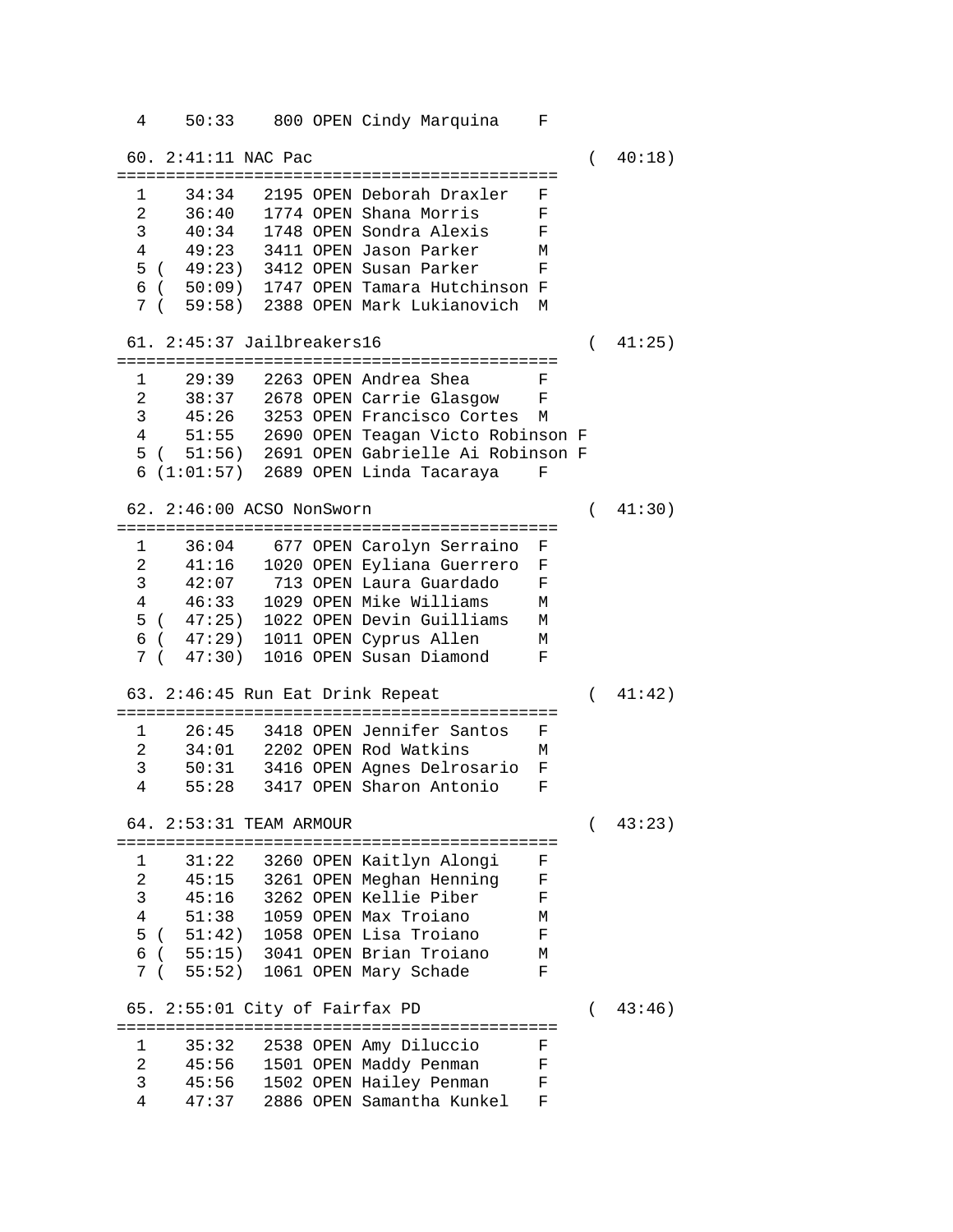66. 2:56:13 Alexandria Police Department ( 44:04) ============================================= 1 33:29 707 OPEN Amy Slevinski F 2 43:13 3090 OPEN Li Ping Tan F<br>3 43:15 1120 OPEN Zhuhui Alvarez F 3 43:15 1120 OPEN Zhuhui Alvarez<br>4 56:16 1114 OPEN Elisha Opsut 4 56:16 1114 OPEN Elisha Opsut F 67. 2:56:35 Bikini NY ( 44:09) ============================================= 1 40:33 1472 OPEN Marisa Moe F 2 40:34 1473 OPEN Tyler Montgomery M 3 47:27 1474 OPEN Michelle Vassallo F 4 48:01 1475 OPEN Meredith Powell F 68. 3:05:18 Pied Piper ( 46:20) ============================================= 1 29:29 1432 OPEN Martin Stofko M 2 37:32 1431 OPEN Christine Carter F 3 59:08 1434 OPEN Arzoo Moridzadeh F 4 59:09 1435 OPEN Poria Moridzadeh M 69. 3:06:54 Fair Oaks Vol Fire and Rescue ( 46:44) ============================================= 1 31:54 2034 OPEN Debbie Pianko F 2 50:38 3032 OPEN Cristina Temboury F 3 52:00 3033 OPEN Nicole Eberly F 4 52:22 3035 OPEN Sophia Eberly F 5 ( 52:28) 3036 OPEN Andrew Eberly M 6 ( 52:34) 3034 OPEN Harold Eberly M 7 ( 59:52) 2023 OPEN Maria Jose Bortolotti F 70. 3:11:03 Heroes with Headsets ( 47:46) ============================================= 1 32:11 523 OPEN Aleisha Fincher F 2 51:24 534 OPEN Angelina Candelas-Reese F 3 52:16 531 OPEN Sara Enriquez F 4 55:12 529 OPEN Abrielle Genest F 5 ( 55:12) 528 OPEN Marcy Genest F 6 (1:08:18) 525 OPEN Dana Bain F 7 (1:08:24) 526 OPEN Rosario Acevedo F 71. 3:31:19 FN Chicks ( 52:50) ============================================= 1 35:48 3333 OPEN Kimi Reynolds F 2 47:29 1173 OPEN Elizabeth Vatty F 3 1:03:59 1176 OPEN Billie Blair F 4 1:04:03 1177 OPEN Ashleigh Blair F 5 (1:06:52) 1178 OPEN Heather Blair F 72. 3:37:24 Vienna VFD Ffx Co St 2 ( 54:21) ============================================= 1 54:18 2501 OPEN Daniela Droke F 2 54:20 3234 OPEN Francesca Savoia F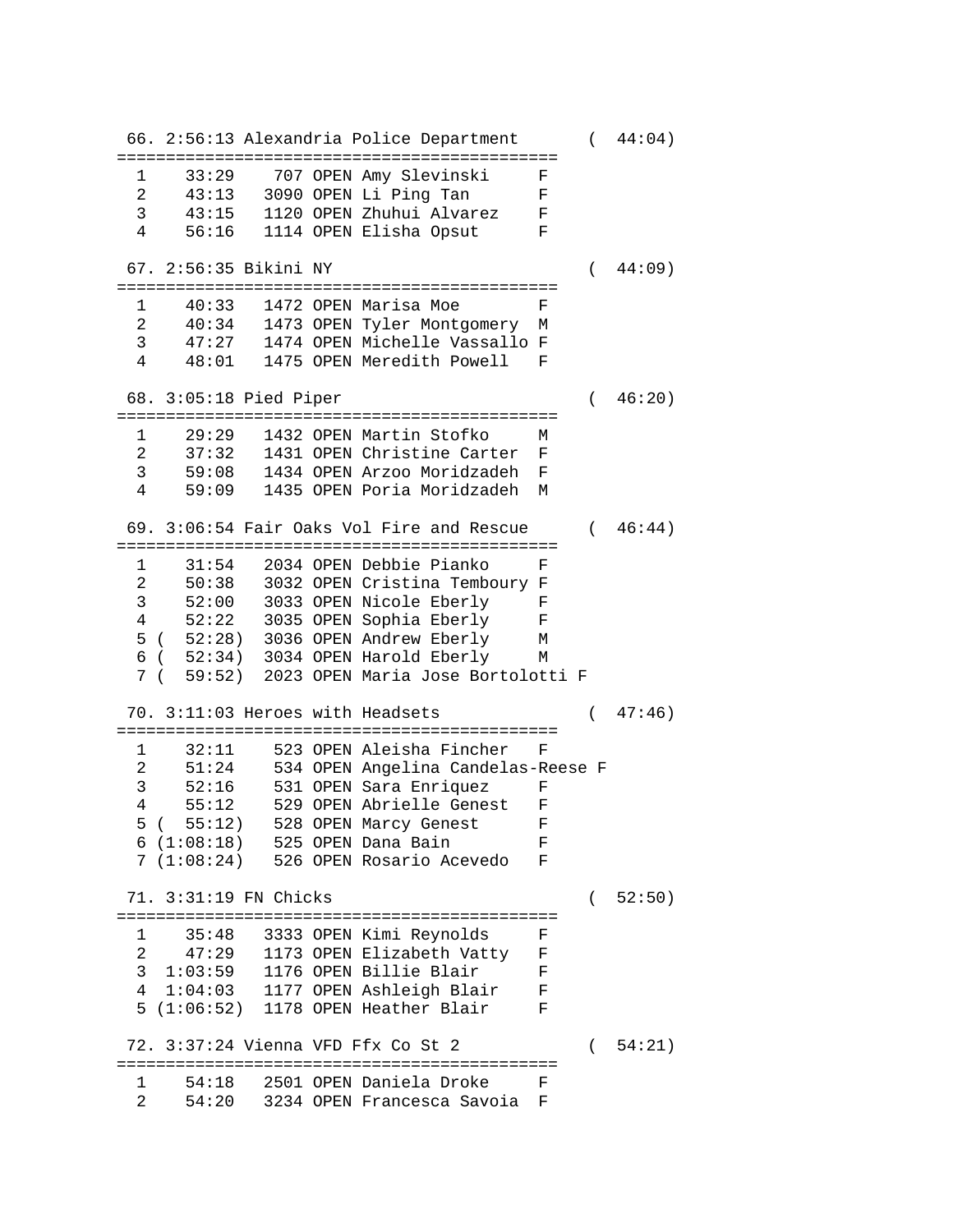3 54:22 2503 OPEN Paul Droke M 54:24 1712 OPEN Amy Vernon F<br>( 59:58) 1711 OPEN Megan Vernon F 5 ( 59:58) 1711 OPEN Megan Vernon F 73. 3:37:46 Rubin Family ( 54:27) ============================================= 1 31:32 1499 OPEN Hillary Rubin F 2 1:00:26 1498 OPEN Marissa Rubin F 3 1:00:30 1500 OPEN Daria Rubin F 4 1:05:18 1497 OPEN Bruce Rubin M 74. 3:42:23 Team Golinski ( 55:36) ============================================= 1 50:07 1613 OPEN Irene Golinski F 2 50:18 1612 OPEN Frederick Clark M 3 50:19 1611 OPEN Sara Clark F 4 1:11:39 1614 OPEN Carrie Foley 5 (1:11:40) 3202 OPEN Samantha Foley F ------------------------------------------------------------------- \*\*\*\*\*\* LAW ENFORCEMENT TEAM RESULTS \*\*\*\*\*\* ------------------------------------------------------------------- 1. 1:28:30 FBI BFTC 1604A (22:08) ============================================= 1 20:40 926 LAW Chris Mills M 2 21:47 915 LAW Matt Accardo M 3 22:15 919 LAW Elena Parra F 4 23:48 921 LAW Jonathan Schu M 5 ( 24:01) 922 LAW Chris Michels M 6 ( 25:33) 914 LAW Daniel Spera M 7 ( 26:37) 927 LAW Ricardo Garza M 2. 1:33:34 Team Turbulence ( 23:24) ============================================= 1 23:03 568 LAW Anthony Deremigi M 2 23:14 572 LAW Richard Weldner M 3 23:34 570 LAW Matthew Yancoskie M 4 23:43 566 LAW Serban Constantinide M 5 ( 23:56) 564 LAW Steve Ruga M 6 ( 26:05) 561 LAW Clayton Pope M 7 ( 28:10) 575 LAW Michael Vogt 3. 1:34:10 IRS Criminal Investigation ( 23:33) ============================================= 1 22:16 261 LAW Christopher Schneider M 22:45 245 LAW James Havrilla M<br>24:07 1394 LAW Karen Kelly F 3 24:07 1394 LAW Karen Kelly F 4 25:02 237 LAW Jason Failing M 5 ( 25:25) 232 LAW Joel Churches M 6 ( 25:45) 257 LAW Jason Palumbo M 7 ( 27:28) 231 LAW Randall Brooke M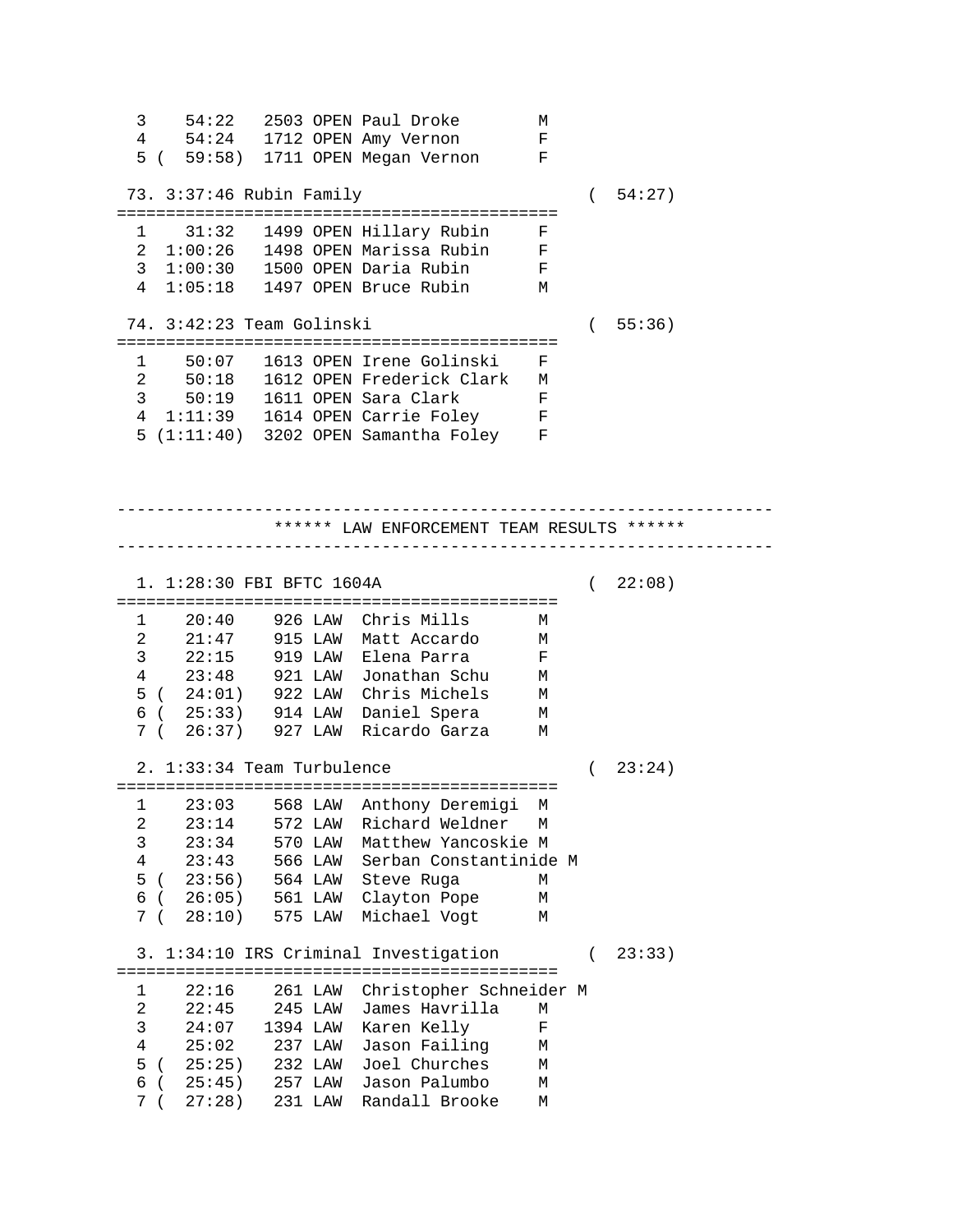4. 1:34:11 1Arlington Co PD ( 23:33) ============================================= 1 20:43 1592 LAW Josh Estep M 2 21:33 3230 LAW Mike Merhar M 3 22:46 669 LAW Patrick Smithgall M 4 29:09 1618 LAW Kristen Bridges F 5 ( 37:02) 908 LAW Christina Alcorta F 6 ( 37:03) 1149 LAW Geoffrey Duke M 5. 1:35:19 BuCats ( 23:50) ============================================= 22:12 2464 LAW Sean Van Schaften M 2 22:32 2462 LAW Brian Wolf M 3 24:36 2389 LAW Clarke Burns M 4 25:59 2460 LAW Travis Hill M 5 ( 26:08) 2605 LAW Kyle Boynton M 6 ( 26:50) 2694 LAW Spencer Brooks M 7 ( 27:51) 2465 LAW Brittany Maher F 6. 1:35:26 DC Police - Got One Running ( 23:52) ============================================= 1 18:51 83 LAW Danny Godin M 2 23:35 2530 LAW Danny Koch M 3 26:28 3294 LAW Samuel Lee M 4 26:32 82 LAW Alex Farley M 5 ( 26:57) 1437 LAW Alexander Fischoff M 6 ( 27:00) 78 LAW Jonathan Arehart M 7 ( 27:29) 89 LAW Patrick Loftus M 7. 1:37:16 U S POSTAL INSPECTION SERVICE ( 24:19) ============================================= 1 21:23 452 LAW Jose Obando M 2 24:33 440 LAW Daniel Croonquist M 3 25:03 450 LAW Erik Miranda M 4 26:17 460 LAW Jason Vickerman M 5 ( 27:36) 442 LAW Sean Doyle M 6 ( 29:23) 448 LAW Chad Liersch M 7 ( 29:40) 455 LAW Nicholas Peterson M 8. 1:39:07 Diplomatic Security ( 24:47) ============================================= 1 22:33 1934 LAW Brent Pettingill M 2 23:21 2240 LAW Jess Cuy F 3 25:51 1991 LAW Par Larsson M 4 27:22 1351 LAW Thomas Haycraft M 5 ( 27:24) 1854 LAW Timothy Kerwin M 6 ( 27:25) 1340 LAW Eric Ros M 7 ( 29:03) 2378 LAW Amanda Salazar F 9. 1:39:30 US Attorneys Office ED VA (24:53) ============================================= 1 22:43 1534 LAW Paul Nathanson M<br>2 23:48 2459 LAW Danny Grooms M  $23:48$   $2459$  LAW Danny Grooms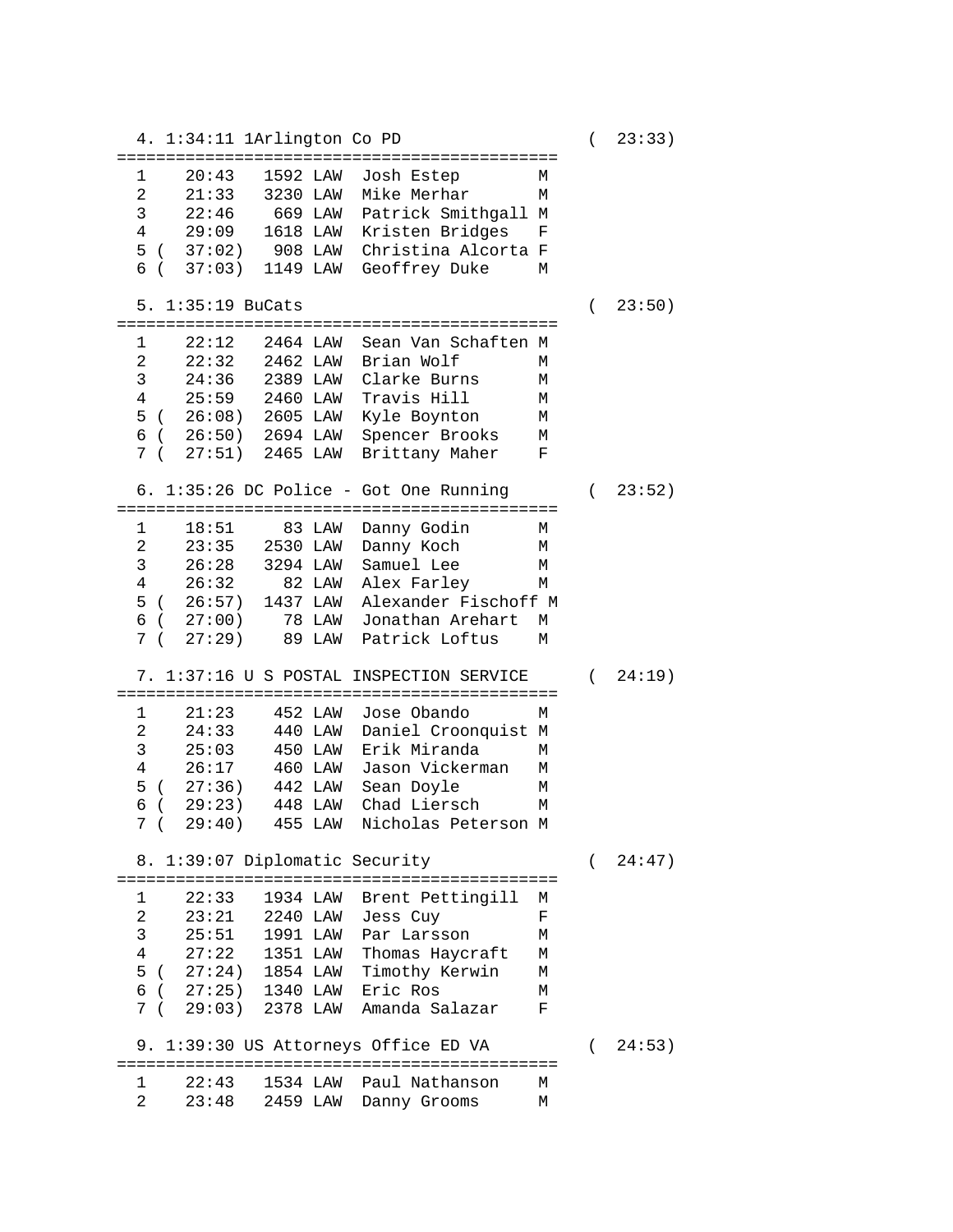3 26:20 1532 LAW Benjamin Goodhue M 26:39 1535 LAW Rosie Nathanson 5 ( 32:12) 1531 LAW Larry Leiser M 10. 1:41:03 1603 Delta ( 25:16) ============================================= 1 23:33 2970 LAW Ryan Romack M 2 24:32 2647 LAW Corey Doster M 3 25:45 2366 LAW Kelly Strickler F 4 27:13 2998 LAW Jack Moughan M 5 ( 27:13) 2300 LAW Christina Hawkins F 6 ( 28:24) 2294 LAW Trent Ervin M 11. 1:41:38 DEA BILL MORRIS RUN TEAM ( 25:25) ============================================= 1 22:41 100 LAW William Barlow M 2 25:25 126 LAW Chris Nielsen M 3 26:20 2186 LAW Anthony Hingle M  $27:12$  124 LAW Mark Nemier 5 ( 28:52) 128 LAW Matthew O'Brien M 6 ( 29:48) 113 LAW Sean Goger M 7 ( 32:21) 108 LAW Joseph Cronin 12. 1:47:15 German Embassy ( 26:49) ============================================= 1 25:27 1458 LAW David Prescher M<br>2 26:43 1453 LAW Mike Harms M 2 26:43 1453 LAW Mike Harms M 3 26:48 1456 LAW Ulf Harring-Peterse M 4 28:17 1454 LAW Jens Richter M 5 ( 28:18) 1459 LAW Christiane Liebl F 13. 1:47:54 1603 Bravo ( 26:59) ============================================= 1 24:46 2644 LAW Tyler Mollenhauer M 2 25:47 2271 LAW Jeremy Greenland M<br>3 28:40 2351 LAW Cara Sammartino F 3 28:40 2351 LAW Cara Sammartino F 28:41 2846 LAW Sean Bolender M<br>28:57) 2853 LAW Keane Roman F 5 ( 28:57) 2853 LAW Keane Roman F 14. 1:50:13 FCPD ( 27:34) ============================================= 1 26:01 1140 LAW Elizabeth Melendez F 2 27:14 2686 LAW Dean Tran M 3 27:41 1586 LAW Matthew Pleva M 4 29:17 2685 LAW Sarah Tran F 5 ( 33:23) 1585 LAW Shelley Pleva F 6 ( 38:45) 1695 LAW Patrick Dittmer M 15. 1:50:18 PGPD Unknown Trouble ( 27:35) ============================================= 1 26:13 2277 LAW Nicholas Fiore M 2 26:15 2269 LAW Michael Snyder M 3 27:48 2264 LAW Diderot Alerte M  $30:02$   $2268$  LAW Shawn Reaves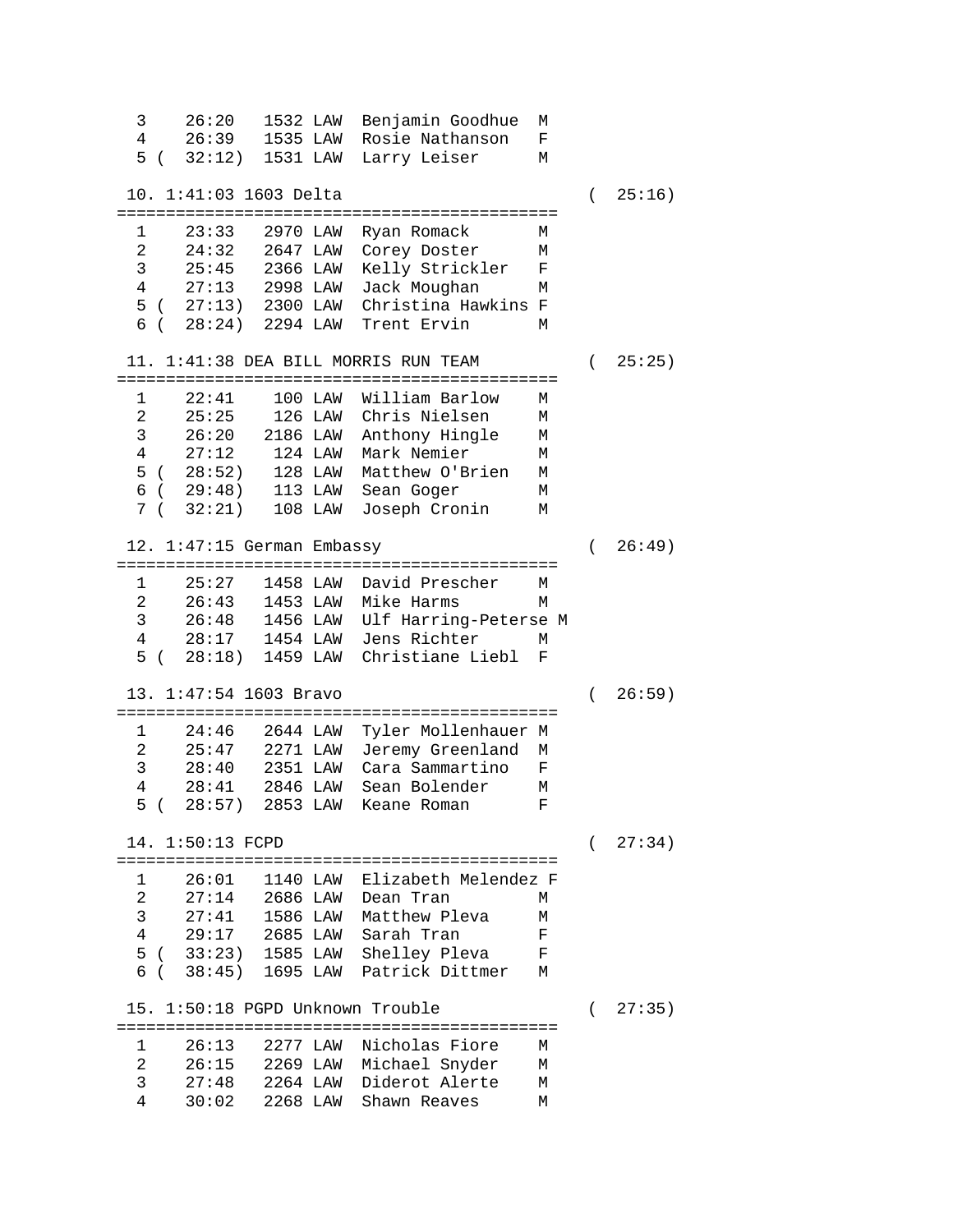5 ( 34:05) 2267 LAW Jacqueline Rafterry F 6 ( 41:48) 2265 LAW Sean Chaney M 7 ( 45:58) 2270 LAW Alan Lee 16. 1:58:45 PWCPD ( 29:42) ============================================= 1 26:44 1005 LAW Stephen Mercer M 2 27:54 2385 LAW Borys Vargas M 3 28:10 2968 LAW Kevin MacFarlane M 4 35:57 2728 LAW David Moore M 5 ( 37:02) 1588 LAW Jody Gillich F  $6$  (  $38:02$ ) 1577 LAW Bart Stromer 7 ( 50:58) 1002 LAW Kimberly Norton F 17. 2:05:32 WFO ERT ( 31:23) ============================================= 1 26:20 3191 LAW Kerry Connor F 2 28:19 2695 LAW J. Michael Talbot M 3 30:44 1524 LAW Elizabeth Farrell F 4 40:09 1242 LAW Thomas Oconnor M 5 ( 40:09) 1239 LAW Jean Oconnor F 18. 2:05:49 Future Frontline ( 31:28) ============================================= 1 26:49 2479 LAW Malcolm Kennedy M 2 29:32 2491 LAW John Wagner M<br>3 32:49 2489 LAW Tom Morley M 32:49 2489 LAW Tom Morley 4 36:39 1226 LAW Troy Miller M 5 ( 36:41) 1225 LAW Jennifer Miller F 6 ( 42:00) 1899 LAW Alejandra Corrales F 7 ( 47:55) 2490 LAW Tanya Vaughn F 19. 2:11:31 Jailbreakers16 ( 32:53) ============================================= 1 28:05 2957 LAW Jeff Nordike M 31:57 3433 LAW Rebecca Juarez 3 32:58 2883 LAW Jeremy Keeling M 4 38:31 3134 LAW Luis Cruz Jr M 5 ( 39:43) 3247 LAW Violeta Englerth F 6 ( 39:43) 3137 LAW Gisselle Cruz F 7 ( 45:37) 3018 LAW Darrell Flournoy M 20. 2:26:39 NVCJA Session 135 ( 36:40) ============================================= 1 31:35 3405 LAW Timothy Kjellman M 2 31:37 2223 LAW Paul Kozich M 3 31:37 2959 LAW Jody Stroud M 4 51:50 2608 LAW Derrick Johnson Jr M 5 ( 54:48) 1986 LAW Laketa Coates F 21. 2:31:34 City of Fairfax PD ( 37:54) ============================================= 1 33:43 2146 LAW Kyle Penman M 2 34:44 3319 LAW Matthew Kenyon M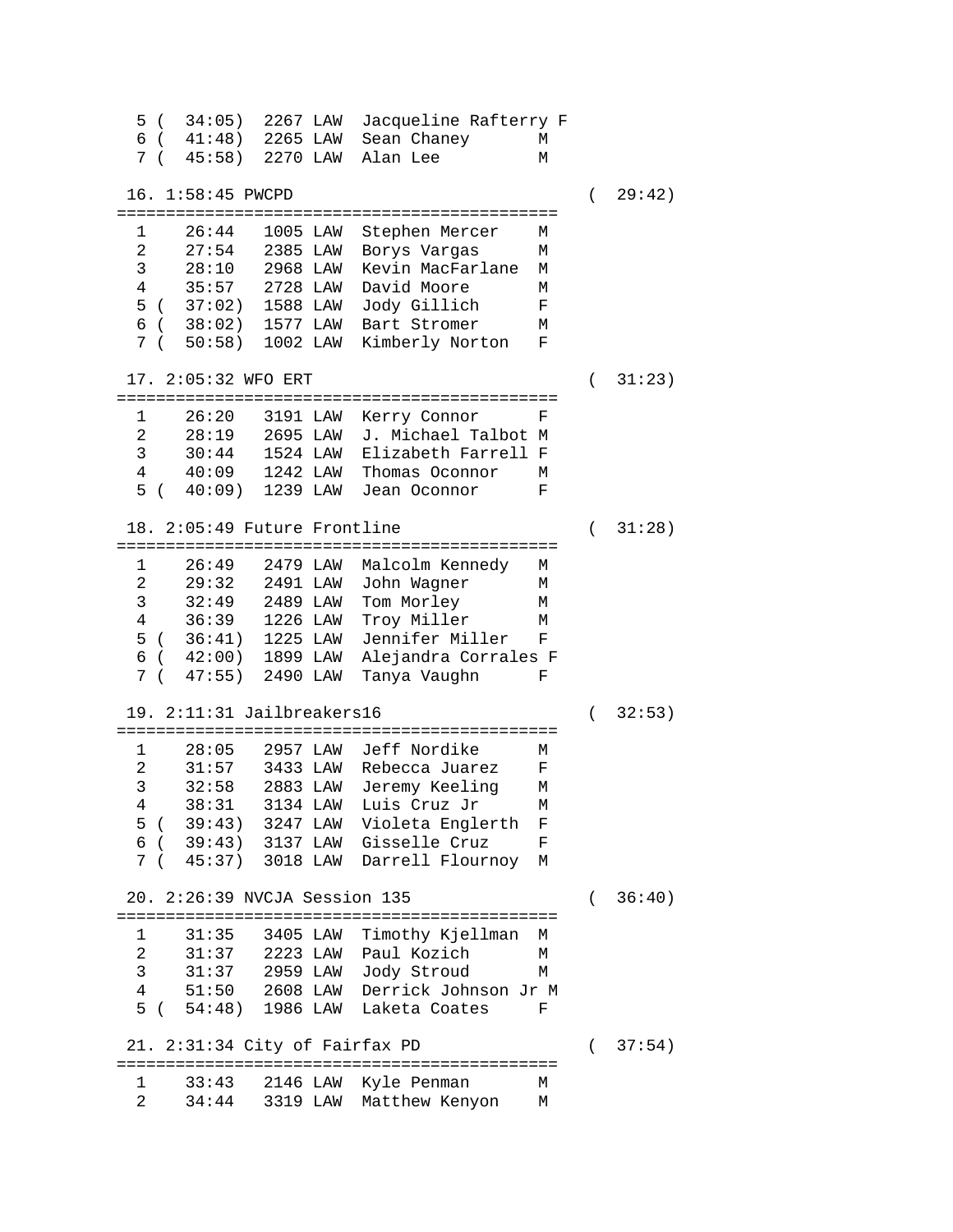3 35:31 2537 LAW Michael Diluccio M 4 47:36 2681 LAW Jay Tolan M 22. 2:33:30 PWCPD Academy ( 38:23) ============================================= 1 38:22 405 LAW Ame Stevens F 2 38:22 380 LAW Brandon Dukeman M 3 38:23 392 LAW Jaime Pavol F 4 38:23 414 LAW Zornitza Young F 5 ( 38:23) 400 LAW Scott Seymour M<br>6 ( 38:23) 399 LAW Mark Search M 6 ( 38:23) 399 LAW Mark Search M 7 ( 38:23) 406 LAW Jessica Tacha F 23. 2:34:25 Alexandria Police Department ( 38:37) ============================================= 1 26:18 1121 LAW Seth Weinstein M 2 28:30 1119 LAW Patricio Alvarez M 3 40:27 706 LAW Zygmond Slevinski M<br>4 59:10 1113 LAW Bobby Opsut M 59:10 1113 LAW Bobby Opsut M 24. 2:53:29 ACSO Sworn ( 43:23) ============================================= 1 24:40 1023 LAW Dominique Hamilton M 2 48:04 1017 LAW Andrea Dollar F 3 48:39 1019 LAW Dolores Grenier F 4 52:06 1021 LAW Johe Guerrero M ------------------------------------------------------------------- \*\*\*\*\*\* FIREFIGHTER TEAM RESULTS \*\*\*\*\*\* ------------------------------------------------------------------- 1. 1:31:58 PWCDFR runners ( 23:00) ============================================= 22:30 366 FIRE Collin Tang M<br>22:46 343 FIRE Stephen Chill M 2 22:46 343 FIRE Stephen Chill M 3 22:52 356 FIRE Omar Mendez M 4 23:50 364 FIRE Brian Rivera M 5 ( 24:42) 361 FIRE Frank Orefice M 6 ( 27:04) 344 FIRE Stephen Ching M 7 ( 27:54) 357 FIRE Clive Monnity M 2. 1:39:14 22 Always Rollin ( 24:49) ============================================= 1 19:13 1565 FIRE Bailey Kolonich F 2 25:56 1561 FIRE Jason Chewning M 3 26:07 1560 FIRE Steve Chen M 27:58 1563 FIRE Scott Estep M<br>29:45) 1568 FIRE Blake Payne M 5 ( 29:45) 1568 FIRE Blake Payne 6 ( 33:11) 1555 FIRE Anthony Barone M 7 ( 34:59) 1567 FIRE Kieumi Nguyen F 3. 1:41:29 Dragon Slayers ( 25:23)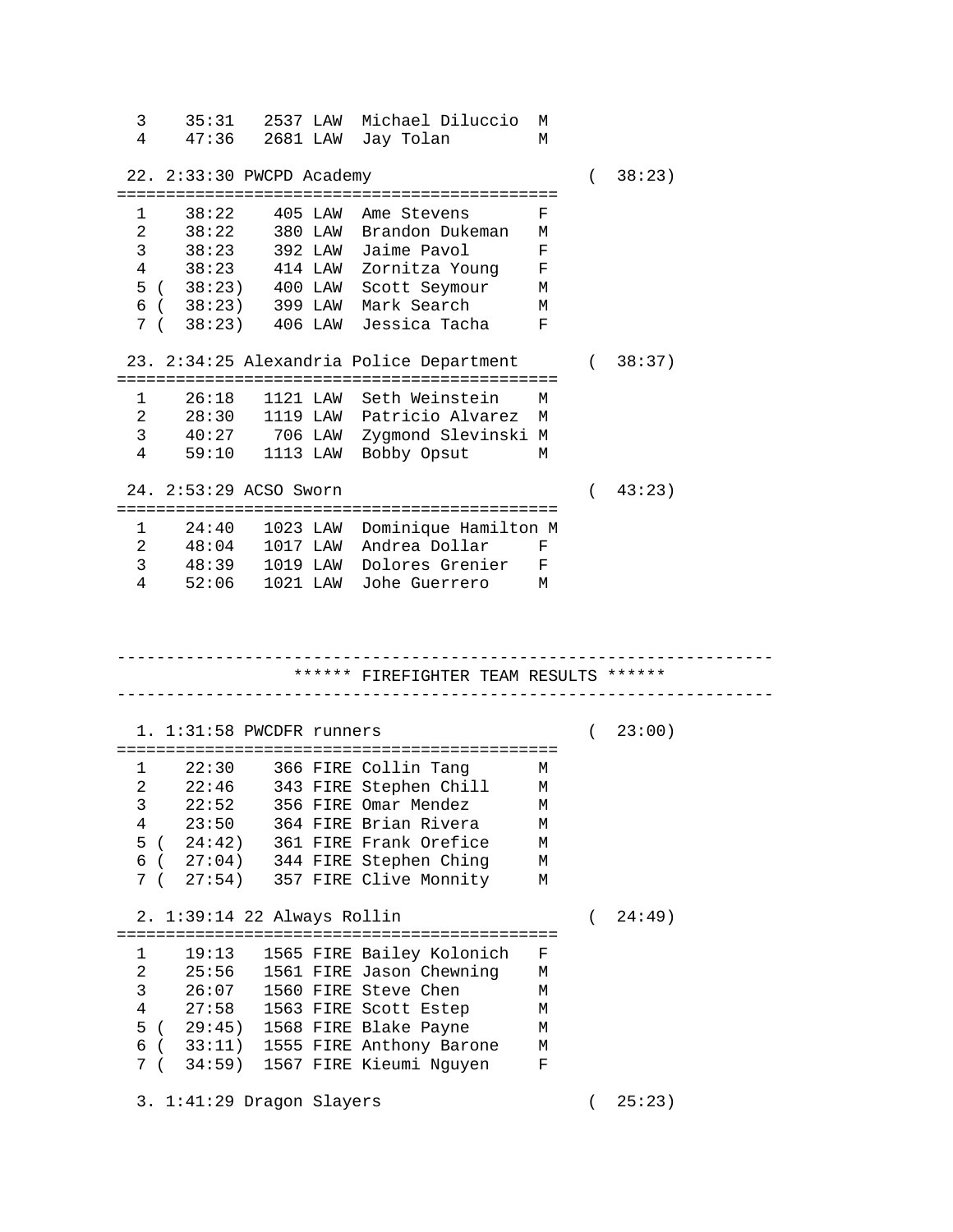============================================= 1 23:41 2993 FIRE Stephanie Leland F<br>2 24:44 2971 FIRE Clarence Tombo M 24:44 2971 FIRE Clarence Tombo M<br>25:54 3457 FIRE Andrew Reedy M 3 25:54 3457 FIRE Andrew Reedy M 27:10 2677 FIRE Davin Bridges 5 ( 27:32) 2969 FIRE Sean Evans M 6 ( 28:49) 2399 FIRE Larry Mullin M 7 ( 29:08) 2258 FIRE Mike Eddy M 4. 1:42:49 Cherrydale VFD ( 25:43) ============================================= 1 21:03 1656 FIRE John O'Sullivan M 22:32 2708 FIRE William Ewald 3 28:17 1920 FIRE Justin Carreno M 4 30:57 1480 FIRE Matt McMullan M 5 ( 34:34) 1310 FIRE Scott Pardi M 6 ( 36:08) 841 FIRE Jennifer Faust F 5. 1:43:35 Vienna VFD Ffx Co St 2 ( 25:54) ============================================= 1 20:40 2718 FIRE Steven Sprague M 2 25:09 3040 FIRE Patrick Di Cesare M 3 27:14 3150 FIRE Steven Clark M<br>4 30:32 2393 FIRE Michelle Mallek F 30:32 2393 FIRE Michelle Mallek F<br>34:32) 1032 FIRE Monserrat Perez F 5 ( 34:32) 1032 FIRE Monserrat Perez F 6 ( 38:07) 1783 FIRE John Morrison M 7 ( 45:20) 2856 FIRE Michael Worthington M 6. 1:50:07 Annandale VFD ( 27:32) ============================================= 1 23:20 798 FIRE Amy Karam F 2 27:40 879 FIRE Jason Pavelko M 3 28:11 796 FIRE Henok Debessay M 4 30:56 878 FIRE Peter Snitzer M 5 ( 38:42) 877 FIRE James Tuttle M 6 ( 43:30) 880 FIRE Katie Myers F 7. 1:51:06 Falls Church VFD ( 27:47) ============================================= 1 25:50 1238 FIRE Tyler Perez M  $27:53$  1236 FIRE David Schild 3 28:41 1237 FIRE Ben Morlock M 4 28:42 1785 FIRE Kimberley Klingler F 5 ( 29:19) 1488 FIRE Julianne Stilwell F 6 ( 36:36) 1234 FIRE Drake Springer M 7 ( 44:56) 1487 FIRE Brendan Meehan M 8. 1:58:24 Fairfax County Fire Department (29:36) ============================================= 1 28:34 895 FIRE Richard Lathrop M 2 29:36 3149 FIRE Taylor Grigg F 3 30:04 2761 FIRE Kathryn Buist F 4 30:10 2328 FIRE Mark Guditus M 5 ( 30:38) 1323 FIRE Elizabeth Planchak F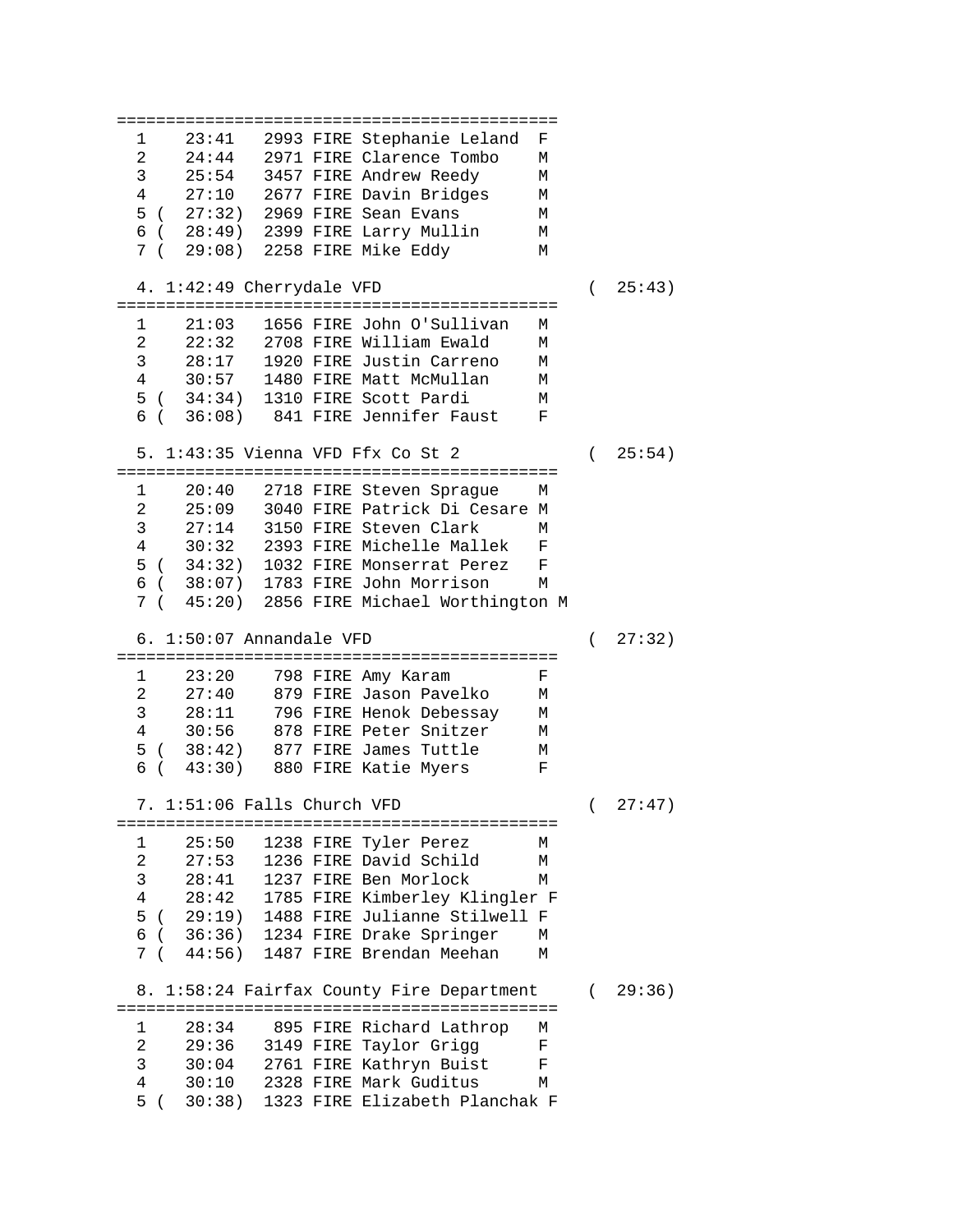6 ( 34:53) 2889 FIRE Tom Walk M 7 ( 36:04) 2964 FIRE Kristi Bartlett F 9. 2:05:35 McLean VFD ( 31:24) ============================================= 26:42 1106 FIRE Laine D'Augustine F<br>29:07 1105 FIRE Kevin Long M 2 29:07 1105 FIRE Kevin Long<br>3 34:21 1110 FIRE Andrew Leit 34:21 1110 FIRE Andrew Leith M<br>35:25 1108 FIRE Arnab Sinha M 4 35:25 1108 FIRE Arnab Sinha M 5 ( 37:54) 1104 FIRE John Hootman 6 ( 47:53) 1109 FIRE Melissa Berkowitz F 7 ( 48:13) 1107 FIRE Koray Kotan 10. 2:07:21 Fair Oaks Vol Fire and Rescue ( 31:51) ============================================= 1 22:29 1369 FIRE Abdul Sawah M 2 29:33 2036 FIRE Ian Worrell M 3 33:40 2022 FIRE Roberta Bortolotti F<br>4 41:39 3012 FIRE Mark Servello M 4 41:39 3012 FIRE Mark Servello M 11. 2:07:35 Montgomery County Rescue 2 ( 31:54) ============================================= 1 27:16 3125 FIRE Nelson Ortiz M 2 32:59 2982 FIRE Sako Narita<br>3 33:30 2759 FIRE Jessica Herre 3 33:30 2759 FIRE Jessica Herrera F<br>4 33:50 2777 FIRE Nicholas Hrabak M 33:50 2777 FIRE Nicholas Hrabak M<br>38:52) 2275 FIRE John Wyble M 5 ( 38:52) 2275 FIRE John Wyble 12. 2:26:10 Fredericksburg Rescue Squad ( 36:33) ============================================= 1 33:49 604 FIRE Noah Strobel M 2 33:49 605 FIRE Tristan Cox M 3 37:19 537 FIRE Tyler Williamson M 4 41:13 538 FIRE Shannon Williamson F 5 ( 41:18) 541 FIRE Katrina Ramos F  $6$  (  $48:53$ )  $607$  FIRE Nicholas Smoot 13. 2:30:03 The ACFD Recruit Class 73 ( 37:31) ============================================= 1 37:30 1067 FIRE Casey Raffensberger F 37:31 1263 FIRE David Case M<br>37:31 1262 FIRE Carlton Cole M 3 37:31 1262 FIRE Carlton Cole M 4 37:31 741 FIRE Ryan Buckley M 5 ( 37:31) 740 FIRE Craig Guy M 6 ( 37:31) 2672 FIRE Alexander Moody M 7 ( 37:31) 2592 FIRE Romulius Queen M 14. 2:57:05 NotABank ( 44:17) ============================================= 1 30:49 550 FIRE Sarah Marchegiani F 2 36:33 547 FIRE Jennifer Slade F 3 50:51 553 FIRE Rich Shupe M 4 58:52 556 FIRE Matthew Herrera M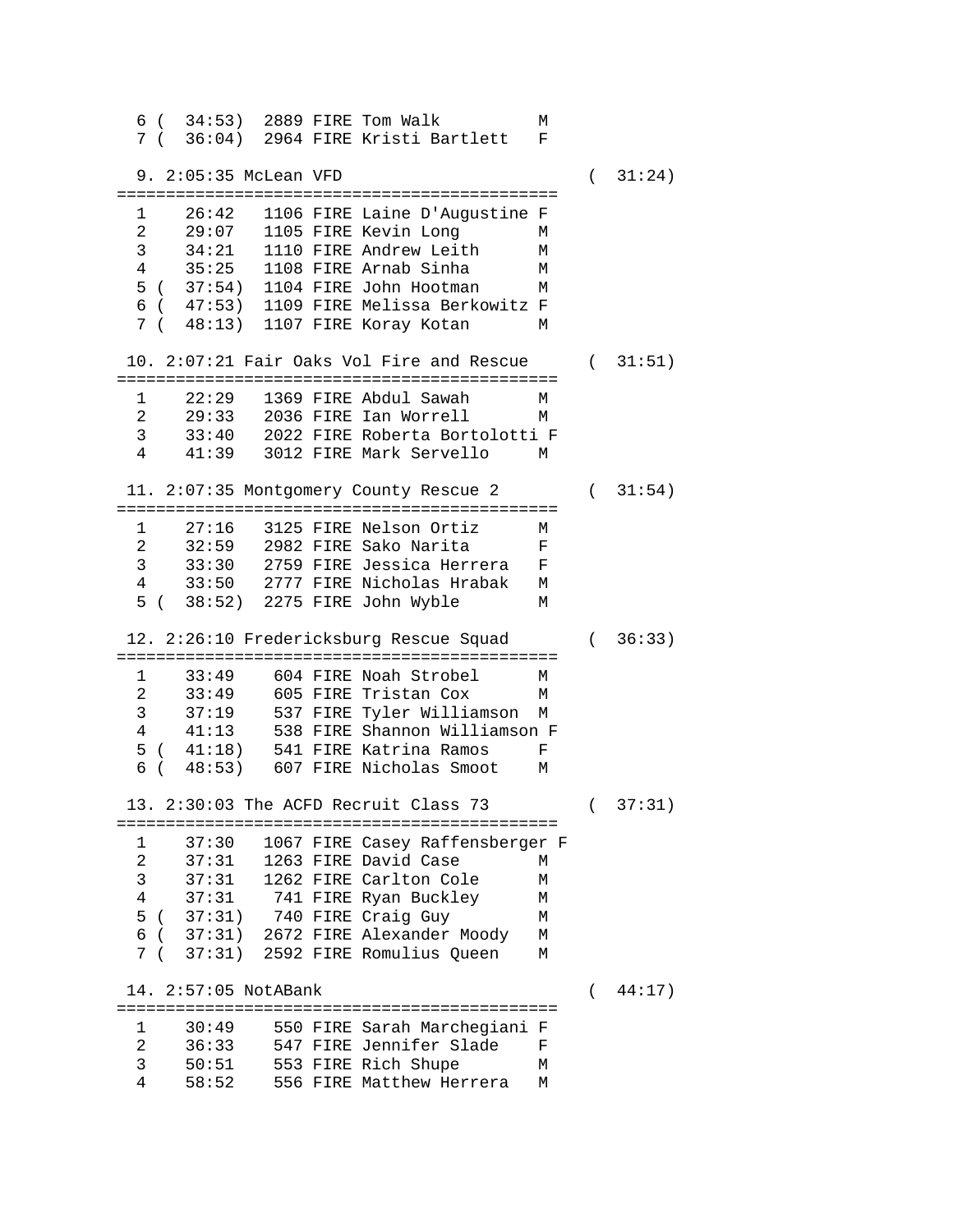------------------------------------------------------------------- \*\*\*\*\*\* MILITARY TEAM RESULTS \*\*\*\*\*\* ------------------------------------------------------------------- 1. 1:29:13 USS ARLINGTON ( 22:19) ============================================= 1 18:39 472 MILI Raul Florencio M 2 22:16 485 MILI Earl McLaurin M<br>3 23:01 473 MILI Tanner Head M 3 23:01 473 MILI Tanner Head M<br>4 25:17 489 MILI Svetlin Penchev M 489 MILI Svetlin Penchev M<br>1036 MILI Chance Usrey M  $5$  (  $25:22$ )  $1036$  MILI Chance Usrey 6 ( 27:05) 463 MILI Sean Bailey M 7 ( 27:46) 475 MILI Hannah Inloes F 2. 1:41:15 DC Guard Aviation ( 25:19) ============================================= 1 23:08 2371 MILI Stephen Adams M  $24:30$   $2868$  MILI Donald Neely 3 25:58 2377 MILI Pablo Naupari M 4 27:39 2967 MILI William Ralston M 5 ( 32:22) 3179 MILI Christopher Miller M 6 ( 32:22) 3178 MILI Anna Miller F 3. 2:05:54 FJSNA ( 31:29) ============================================= 1 26:20 2788 MILI Alex Haro M 2 30:16 1172 MILI Tim Ryan M 3 34:19 1171 MILI Cynthia Gamez<br>4 34:59 1373 MILI Kirsty Hitchens 4 34:59 1373 MILI Kirsty Hitchens F 4. 2:16:29 USS ARLINGTON CHIEFS ( 34:08) ============================================= 1 32:44 2587 MILI Val Funderburk M 2 34:00 507 MILI Roberto Flores M 3 34:06 501 MILI Corey Allen M 4 35:39 518 MILI David Slipher M 5 ( 35:40) 511 MILI Jason Medaris M 6 ( 35:44) 513 MILI Marcos Ortiz M 7 ( 35:46) 514 MILI Sonita Pacheco F 5. 2:17:29 CG Sector Baltimore ( 34:23) ============================================= 1 26:57 2250 MILI Paul Posner M 2 31:11 1921 MILI Chris Zilka 3 35:04 1914 MILI Brandon McGowan M 4 44:17 3217 MILI Charlotte Fritts F 5 ( 44:17) 3269 MILI Mark Fritts M 6. 2:29:03 Navy Medicine NCR CPOs ( 37:16) ============================================= 1 35:45 2815 MILI Pietro Martone M 2 35:46 2812 MILI Duane Kimball M